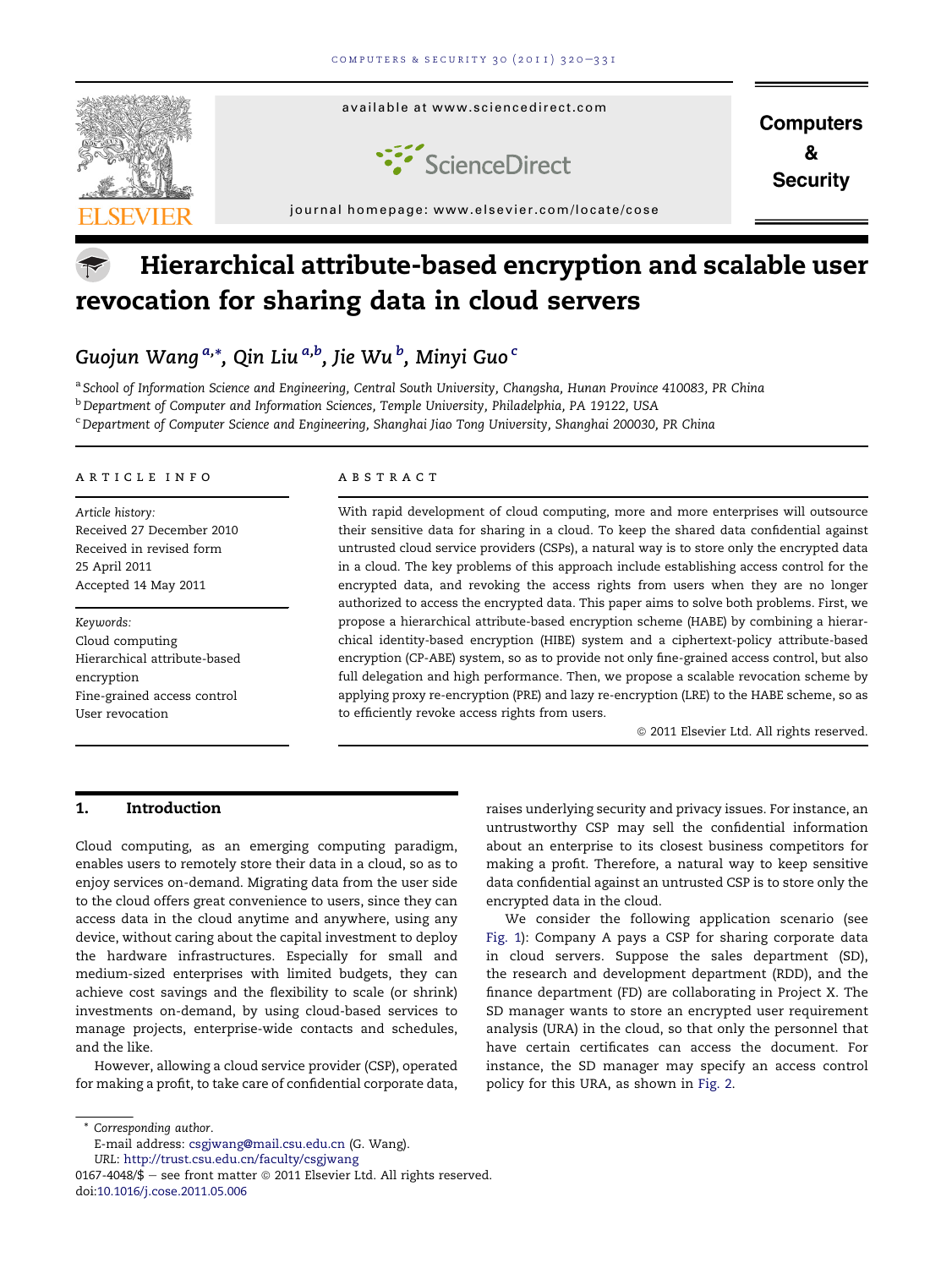<span id="page-1-0"></span>

Fig.  $1 -$  Sample application scenario.

In Fig. 2, the access control policy can be expressed as a Boolean formula over attributes. Each attribute consists of a web site specifying which party administers the attribute and an identifier describing the attribute itself, both of which can be represented as strings and concatenated with a single colon character as a separator. The slash "/" in each web site denotes a concatenation between the superior and the subordinate.

The intuition behind this access control policy is that this URA should only be accessed by the boss and the general manager of the enterprise, the members of Project X, and all the department managers who are involved in Project X. Furthermore, the party that administers attributes "isBoss", "isGeneralManager", and "inProjectX" is superior to the party that administers attributes "isDepartmentManager", "inSD", "inRDD", and "inFD".

In the above application scenario, the encrypter does not know the exact identities of the intended recipients, but rather he only has a way to describe them using certain descriptive attributes. Therefore, the adopted encryption system should support an attribute-based access structure.

Flexible encryption schemes such as ciphertext-policy attribute-based encryption (CP-ABE), can be adopted to provide a fine grain access control for the encrypted data. CP-ABE allows to encrypt data specifying an access control policy over attributes, so that only users with a set of attributes satisfying this policy can decrypt the corresponding data. For example, the data encrypted using the access structure  $(a_1 \wedge a_2) \vee a_3$  means that only the user with attributes  $a_1$  and  $a_2$ , or the user with attribute  $a_3$ , can decrypt the data.

However, since the data is outsourced to the cloud, the adopted CP-ABE scheme should also provide the following properties:

- (1) High performance. In the cloud-computing environment, users may access data anytime and anywhere using any device. When a user wants to access data using a thin client with limited bandwidth, CPU, and memory capabilities, the CP-ABE scheme should be of high performance. That is, the communication costs and computation costs introduced by the CP-ABE scheme should be low enough, so that the user can successfully retrieve data from the cloud, and then decrypt it using the thin client.
- (2) Full delegation. In a large-scale enterprise with many employees, each employee needs to request secret keys from the attribute authority (AA), when he joins the enterprise. If all these employees require their secret keys from one AA, there will be a performance bottleneck on the AA. To reduce the workload on the AA, some CP-ABE schemes provide key delegation between users, which enables a user to generate attribute secret keys containing a subset of his own attribute secret keys for other users. However, a full delegation mechanism, which can embody the hierarchical structure in the enterprises, is more applicable to the environment of enterprises outsourcing data in a cloud. Full delegation means key delegation between AAs, where each AA independently makes decisions on the structure and semantics of its attributes.

| http://www.companyA.com: isBoss                                                                                                     |  |    | <b>OR</b> |  |
|-------------------------------------------------------------------------------------------------------------------------------------|--|----|-----------|--|
| http://www.companyA.com: isGeneralManager                                                                                           |  |    | OR.       |  |
|                                                                                                                                     |  |    | OR.       |  |
| (http://www.companyA.com/Department: isDepartmentManager AND                                                                        |  |    |           |  |
|                                                                                                                                     |  | OR |           |  |
| http://www.companyA.com/Department: inRDD                                                                                           |  |    |           |  |
|                                                                                                                                     |  |    |           |  |
| http://www.companyA.com: inProjectX<br>(http://www.companyA.com/Department: inSD<br>OR.<br>http://www.companyA.com/Department: inFD |  |    |           |  |

Fig.  $2 -$  Sample access control policy of URA.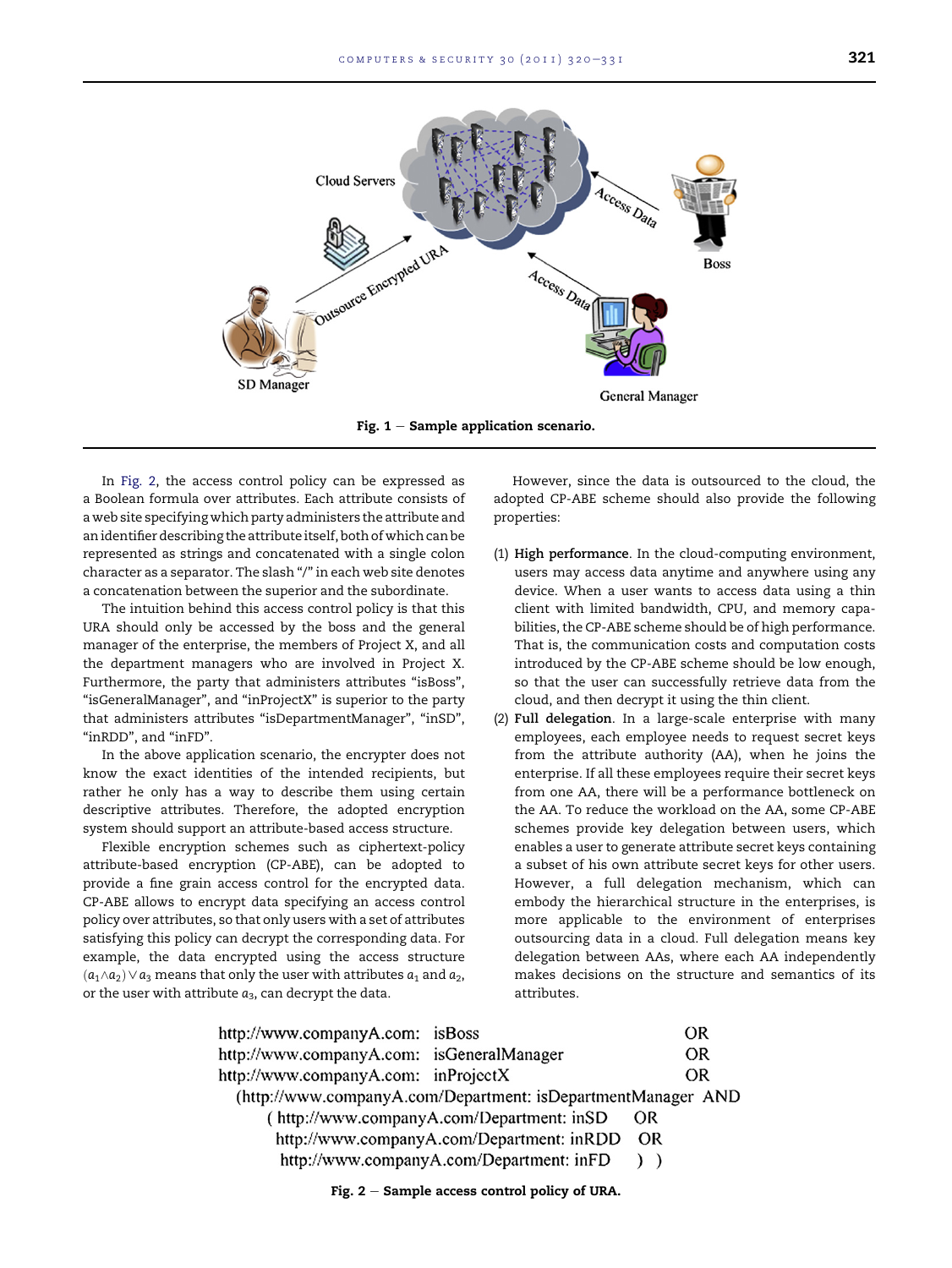(3) Scalable revocation. In the case of a large-scale enterprise with a high turnover rate, a scalable revocation scheme is a must. That is, the enterprise can revoke data access rights from users once they are no longer its employees. A user whose permission is revoked will still retain the keys issued earlier, and thus can still decrypt data in the cloud. The traditional revocation scheme usually requires the AAs to periodically re-encrypt data, and re-generate new secret keys to remaining authorized users. This approach will cause heavy workload on the AAs. Amore scalable approach is to take advantage of the abundant resources in a cloud by allowing the AAs to delegate the CSP to re-encrypt data and re-generate keys to users, under the environment that the CSP knows nothing about the data and keys.

Based on the above-mentioned analysis, it is needed to propose a secure data-sharing scheme, which simultaneously achieves high performance, full delegation, and scalable revocation. Our contributions are as follows:

- 1. We propose a hierarchical attribute-based encryption (HABE) model, by combining the hierarchical identitybased encryption (HIBE) system and the CP-ABE system. The HABE model, which incorporates the property of hierarchical generation of keys in the HIBE system, and the property of flexible access control in the CP-ABE system, is more applicable to the environment of enterprises sharing data in the cloud.
- 2. We propose a HABE scheme based on the proposed model, which requires only a constant number of bilinear map operations during decryption, to provide high performance.
- 3. We propose a scalable revocation scheme, which allows to delegate most of computation intensive tasks in revocation to the CSPs without disclosing data contents, by applying proxy re-encryption (PRE) and lazy re-encryption (LRE) to the HABE scheme.

## 1.1. Organization

The rest of this paper is organized as follows: We begin with a discussion of related work in Section 2, and present some preliminaries in Section [3](#page-3-0). Then, we provide an overview and an efficient construction for the HABE scheme, in Sections [4 and 5](#page-4-0), respectively. Next, we analyze the performance and security for the HABE scheme in Section [6](#page-5-0), and outline a scal-able revocation scheme in Section [7.](#page-6-0) Then, we describe how the HABE scheme and the revocation scheme work at the system level in Section [8.](#page-7-0) Finally, we conclude this paper in Section [9.](#page-8-0)

# 2. Related work

## 2.1. Hierarchical identity-based encryption

In an identity-based encryption (IBE) system ([Boneh and](#page-10-0) [Franklin, 2001](#page-10-0)), there is only one private key generator (PKG) to distribute private keys to each user, which is undesirable for a large network because PKG has a burdensome job. [Gentry](#page-10-0) [and Silverberg \(2002\)](#page-10-0), who have been dedicated to reducing

the workload on the root PKG, introduced a HIBE scheme. Their scheme with total collusion resistance at an arbitrary number of levels, has chosen ciphertext security under the random oracle model and the Bilinear Diffie-Hellman (BDH) assumption. A subsequent construction by [Boneh and Boyen](#page-10-0) [\(2004\)](#page-10-0) proposed a HIBE system with selective-ID security under the BDH assumption without random oracles. In both constructions, the length of ciphertext and private keys, as well as the time during encryption and decryption, grows linearly with the depth of a recipient in the hierarchy. For better performance, [Boneh et al. \(2005\)](#page-10-0) proposed an efficient HIBE system which requires only a constant length of ciphertext and a constant number of bilinear map operations during decryption. In recent work, [Gentry and Halevi \(2009\)](#page-10-0) proposed a fully secure HIBE scheme by using identity-based broadcast encryption with key randomization, and [Waters](#page-10-0) [\(2009\)](#page-10-0) achieved full security in systems under a simple assumption by using a dual system encryption.

## 2.2. Attribute-based encryption

[Sahai and Waters \(2005\)](#page-10-0) introduced the notion of attributebased encryption (ABE). Based on their work, [Goyal et al. \(2006\)](#page-10-0) proposed a fine-grained access control ABE scheme, which supports any monotonic access formula. Their scheme is characterized as key-policy ABE (KP-ABE) since the access structure is specified in the private key, while the attributes are used to describe the ciphertext. A subsequent construction by [Ostrovsky](#page-10-0) [et al. \(2007\)](#page-10-0) allows for non-monotonic access structures.

[Bethencourt et al. \(2007\)](#page-10-0) introduced a ciphertext-policy ABE (CP-ABE) scheme, in which the roles of the ciphertext and keys are reversed in contrast with the KP-ABE scheme. [Muller et al. \(2008\)](#page-10-0) constructed an efficient distributed attribute-based encryption (DABE) scheme that requires a constant number of bilinear map operations during decryption, using disjunctive normal form (DNF) policy. Both of the above mentioned CP-ABE schemes provide a proof of selective security under the generic bilinear group model and the random oracle model. In our previous work, a conjunctive fuzzy and precise identity-based encryption (FPIBE) ([Wang](#page-10-0) [et al.\)](#page-10-0) scheme is proposed for secure data sharing in cloud servers. The FPIBE scheme is able to efficiently achieve a flexible access control by separating the access control policy into two parts: a recipient identity (ID) set and an attribute-based access control policy. Using the FPIBE scheme, a user can encrypt data by specifying a recipient ID set, or an access control policy over attributes, so that only the user whose ID belonging to the ID set or attributes satisfying the access control policy can decrypt the corresponding data. However, it does not address the scalability issue.

In recent work, to achieve a scalable revocation mechanism in cloud computing, [Yu et al. \(2010b\)](#page-10-0) combined KP-ABE, proxy re-encryption (PRE) [\(Blaze et al., 1998](#page-10-0)), and lazy reencryption (LRE) [\(Kallahalla et al., 2003](#page-10-0)). However, the technique in Yu et al ([Boneh et al., 2005\)](#page-10-0) cannot be applied directly to combine PRE and CP-ABE. Since in contrast to KP-ABE, the access structure is associated with data other than the user attribute key. The first combination of CP-ABE and PRE technique was first introduced by our previous work [\(Wang et al.,](#page-10-0) [2010\)](#page-10-0) and [Yu et al. \(2010a\)](#page-10-0). The insufficiencies in the two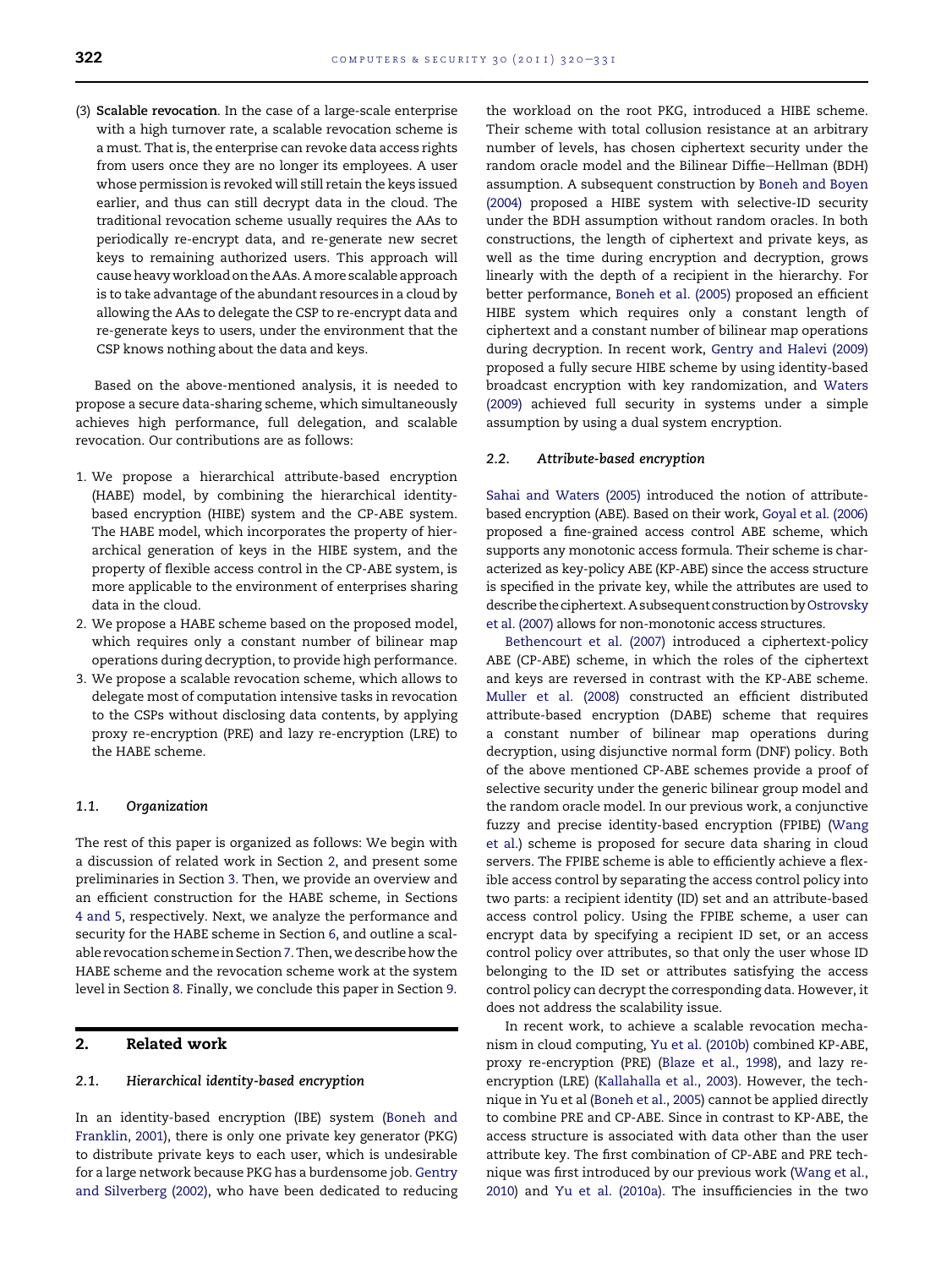<span id="page-3-0"></span>schemes are as follows: The former lacks security proof for the encrypted scheme and systematical descriptions for the revocation scheme, and the latter constructs a CP-ABE supporting only "AND" semantic in the access control and does not support key delegation.

## 2.3. Summary

The characteristics of a HIBE system and a CP-ABE system are supporting "full delegation" and "fine-grained access control over attributes", respectively. Therefore, a natural way is to combine these encryption models. This is a non-trivial task, since the former is designed for encrypting to an exact recipient, however, the latter is designed for encrypting to a set of attributes. Furthermore, we found that the HIBE scheme in [Gentry and Silverberg \(2002\)](#page-10-0) supports "one-tomany" encryption: An encrypted file can be decrypted by a recipient and all his ancestors, using their own secret keys, respectively, which can be regarded as a meeting point with a CP-ABE system. Therefore, we construct public/secret keys as [Gentry and Silverberg \(2002\),](#page-10-0) which are the intuitions of the "one-to-many" property. Then, inspired by [Muller et al.](#page-10-0) [\(2008\),](#page-10-0) we found that an encryption scheme achieves not only better performance, but also the combination of a HIBE system and a CP-ABE system, using the DNF access control policy. Finally, inspired by [Yu et al. \(2010b\)](#page-10-0), we also apply PRE and LRE in our scheme to achieve a scalable revocation mechanism.

# 3. Preliminaries

#### 3.1. System model

We assume that the system is composed of the following parties: the CSP, the trusted third party (TTP), enterprise users, end users, and internal trusted parties (ITPs). The first two parties can be easily understood: the CSP operates a large number of interconnected cloud servers with abundant storage capacity and computation power to provide highquality services, and the TTP is responsible for generating keys for the CSP and enterprise users. We use Fig. 3 as an example to illustrate the last three parties: Company A that pays for sharing corporate data in cloud servers is an enterprise user, all personnel in the company, who share data in cloud servers are end users, and a department in the company that delegates keys inside the company is the ITP.

# 3.2. Security model

As described in [Haclgiimfi et al. \(2002\),](#page-10-0) there are two main attacks under such a circumstance, i.e., external attacks initiated by unauthorized outsiders, and internal attacks initiated by an honest but curious CSP [\(Yu et al., 2010b](#page-10-0)), as well as malicious end users. Since data is stored with the encrypted form in the cloud and communication channels between users and cloud are assumed to be secured under existing security protocols such as SSL, we only consider the internal attacks. The honest but curious CSP will always correctly execute a given protocol, but may try to learn some additional



information about the stored data. The malicious end user wants to access the data that he is ineligible to decrypt. We assume that the CSP will not collude with the end users, since the CSP is considered to be honest but curious.

# 3.3. HABE model

Corresponding to the system model, the HABE model (see Fig. 4), which integrates properties in both a HIBE model and a CP-ABE model, consists of a root master (RM) and multiple domains, where the RM functions as the TTP, and the domains are enterprise users. More precisely, a domain consists of many domain masters (DMs) corresponding to the ITPs and numerous users corresponding to end users.

The RM, whose role closely follows the root PKG in a HIBE system, is responsible for generation and distribution of system parameters and domain keys. The DM, whose role integrates both the properties of the domain PKG in a HIBE system and AA in a CP-ABE system, is responsible for delegating keys to the DMs at the next level and distributing secret keys to users. Specially, we enable the leftmost DM at the second level to administer all the users in a domain, just as the personnel office administers all personnel in an enterprise, and not to administer any attribute. Notice that other DMs administer an arbitrary number of disjoint attributes, and have a full control over the structure and semantics of their attributes.



Fig.  $4 - HABE$  model.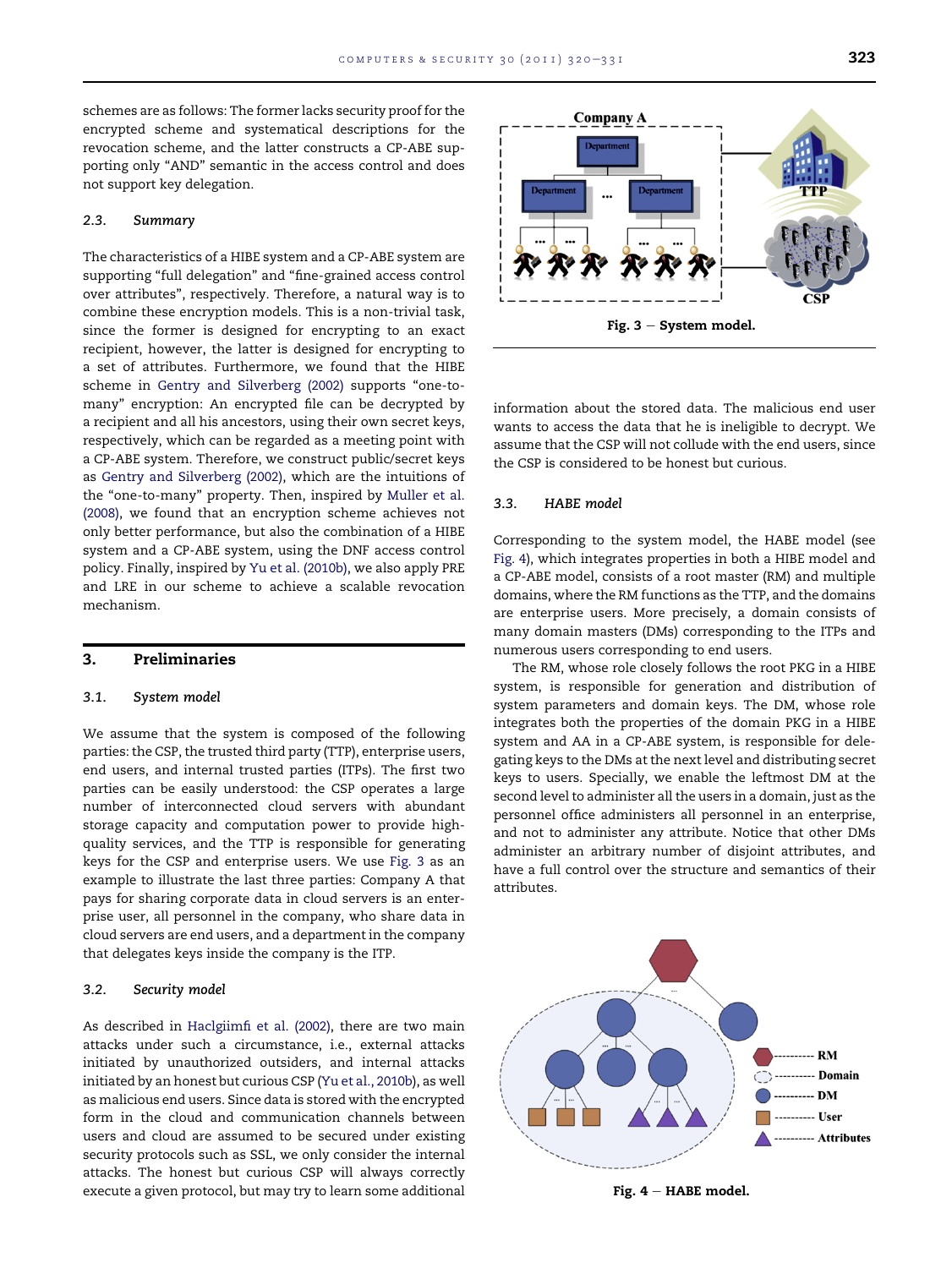<span id="page-4-0"></span>In the HABE model, we first mark each DM and attribute with a unique identifier (ID), but mark each user with both an ID and a set of descriptive attributes, where ID is an arbitrary string corresponding to some unique information about an entity. Then, as [Gentry and Silverberg \(2002\)](#page-10-0), we enable each entity's secret key to be extracted from the DM administering itself. Each entity's public key, which denotes its position in the model, is an ID-tuple consisting of the public key of the DM administering itself and its own ID. For example, the public key of DM<sub>i</sub> with ID<sub>i</sub> is in the form of  $(PK_{i-1}, ID_i)$ , the public key<br>of year *U* with ID, is in the form of  $(PK_{i-1}, ID_i)$ , and the public of user  $U$  with ID<sub>u</sub> is in the form of  $(PK_{\bullet}, ID_{u})$ , and the public key of attribute a with  $ID_a$  is in the form of  $(PK_i, ID_a)$ , where  $PK_{i-1}$ ,  $PK_{\bullet}$  , and  $PK_i$  are assumed to be the public keys of the DMs that administer DM<sub>i</sub>,  $U$ , and a, respectively.

# 4. Overview of the HABE scheme

## 4.1. Scheme definition

Based on the HABE model, we propose a HABE scheme, in which the access control policies are expressed in DNF, and all attributes in one conjunctive clause should be administered by the same DM. For example, the access control policy in [Fig. 2](#page-1-0) can be transformed into DNF, as shown in Fig. 5.

In the HABE scheme, there are multiple keys with different usages. Therefore, we first provide a summary of the most relevant keys to serve as a quick reference (see [Table 1](#page-5-0)). Then, we define the HABE scheme, by presenting randomized polynomial time algorithms as follows:

- 1. Setup(K)  $\rightarrow$  (params, MK<sub>0</sub>): The RM takes a sufficiently large security parameter K as input, and outputs system parameters params and root master key  $MK<sub>0</sub>$ .
- 2. CreateDM(params,  $MK_i, PK_{i+1}) \rightarrow (MK_{i+1})$ : Whether the RM or the DM generates master keys for the DMs directly under it using params and its master key.
- 3. CreateUser(params,  $MK_i, PK_u, PK_a) \rightarrow (SK_{i,u}, SK_{i,u,a})$ : The DM first checks whether  $U$  is eligible for a, which is administered by itself. If so, it generates a user identity secret key and a user attribute secret key for  $U$ , using params and its master key; Otherwise, it outputs "NULL".
- 4. Encrypt(params,  $f$ ,  $\mathbb{A}$ ,  $\{PK_a|a \in \mathbb{A}\}\rightarrow (CT)$ : A user takes a file  $f$ , a DNF access control policy A, and public keys of all attributes in A, as inputs, and outputs a ciphertext CT.

 $\overline{\phantom{a}}$ 

5. Decrypt(params, CT,  $SK_{i,u}$ , { $SK_{i,u,a} | a \in CC_j$ })  $\rightarrow$  (f): A user, whose attributes satisfy the j-th conjunctive clause  $CC_i$  takes params, the ciphertext, the user identity secret key, and the user attribute secret keys on all attributes in  $CC<sub>i</sub>$  as inputs, to recover the plaintext.

## 4.2. Security definition

We define the semantical security [\(Boneh and Franklin, 2001\)](#page-10-0) for the HABE scheme in terms of a game as follows:

#### 4.2.1. Setup

The challenger runs the Setup algorithm when inputting a sufficiently large security parameter K, and gives params to adversary A.

#### 4.2.2. Phase 1

Adversary  $A$  can query any user key of his choice. When adversary  $A$  queries user  $U$ 's user attribute secret key on attribute  $a$ , which is administered by  $DM<sub>i</sub>$ , the challenger first runs the CreateDM algorithm to generate keys for  $DM<sub>i</sub>$  and then runs CreateUser algorithm to generate an identity secret key SK<sub>i,u</sub> and an attribute secret key SK<sub>i,u,a</sub>, for U. These queries may be asked adaptively.

#### 4.2.3. Challenge

Once adversary  $A$  decides that Phase 1 is over, it outputs a DNF access control policy A and two equal length plaintexts  $f_0, f_1$  on which it wishes to be challenged. The only constraint is that adversary  $A$  enables none of the users to possess user attribute secret keys on all attributes in any of A's conjunctive clauses in Phase 1. The challenger picks a random bit  $b \in \{0, 1\}$ , sets  $C_{f_b} = \text{Encrypt}(params, f_b, \mathbb{A}, \{PK_a | a \in \mathcal{A}\})$ , and sends  $C_{f_b}$  as a challenge to adversary A.

#### 4.2.4. Phase 2

Adversary  $A$  issues more user attribute secret key queries with the same constraints as those in the challenge. The challenger responds as that in Phase 1.

#### 4.2.5. Guess

A outputs a guess  $b' \in \{0, 1\}$ , and wins the game if  $b = b'$ .<br>We define A's advantage in breaking the UAPE school.

We define  $A$ 's advantage in breaking the HABE scheme to be  $Adv_A(K) = |Pr[b = bl] - 1/2|$ . The HABE scheme is semanti-<br>colly segure if for ony polynomial time odynamy 4, the cally secure if for any polynomial time adversary  $A$ , the function  $Adv_{\mathcal{A}}(K)$  is negligible.

| http://www.companyA.com: isBoss                          | OR        |            |
|----------------------------------------------------------|-----------|------------|
| http://www.companyA.com: isGeneralManager                | <b>OR</b> |            |
| http://www.companyA.com: inProjectX                      | <b>OR</b> |            |
| (http://www.companyA.com/Department: isDepartmentManager |           | <b>AND</b> |
| http://www.companyA.com/Department: inSD)                |           | <b>OR</b>  |
| (http://www.companyA.com/Department isDepartmentManager  |           | <b>AND</b> |
| http://www.companyA.com/Department: inRDD)               |           | <b>OR</b>  |
| (http://www.companyA.com/Department: isDepartmentManager |           | AND        |
| http://www.companyA.com/Department: inFD )               |           |            |

Fig.  $5 - DNF$  access control policy of URA.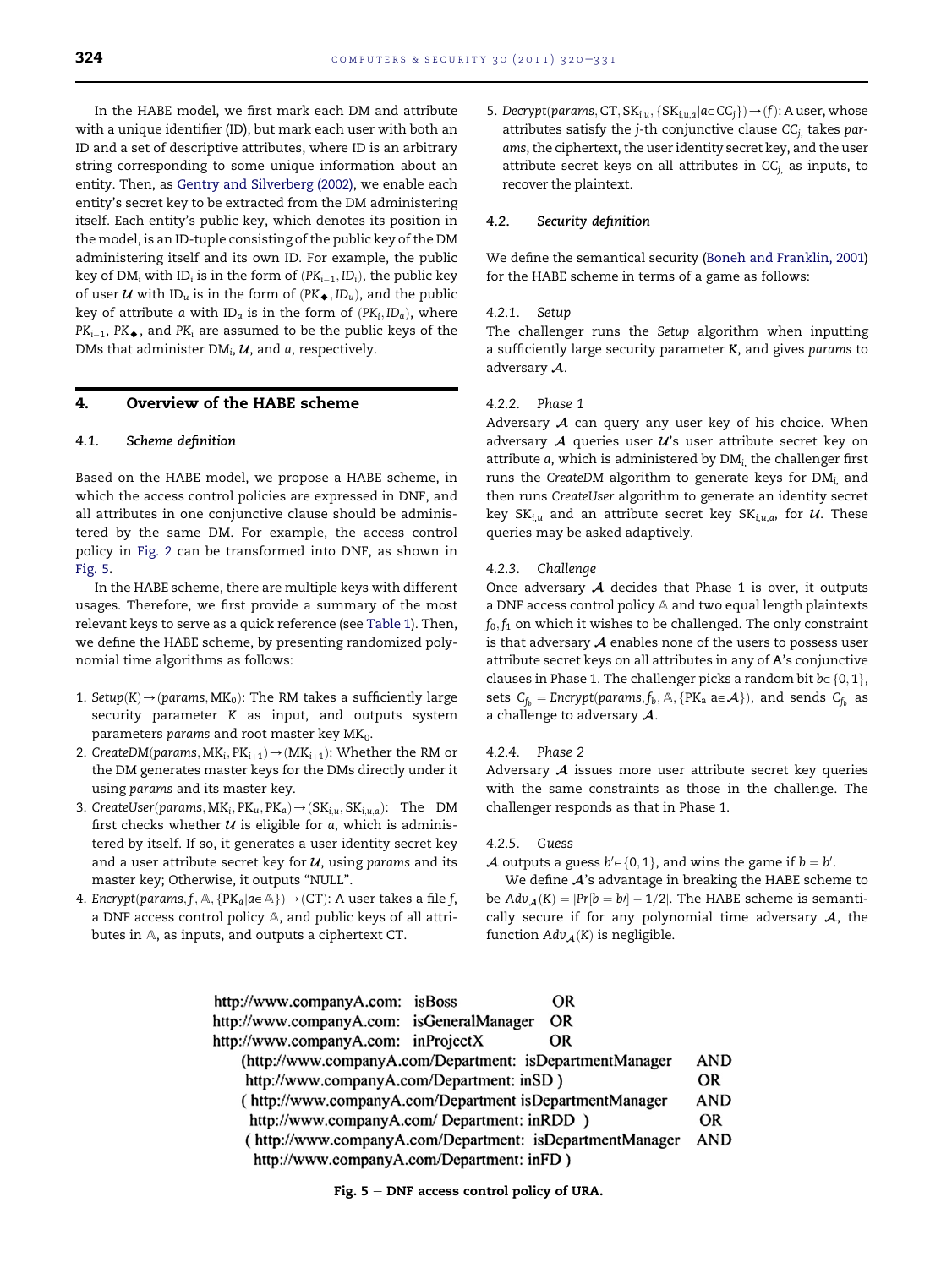<span id="page-5-0"></span>

| Table $1 -$ Summary of keys. |                                                                                     |                                                                    |  |  |  |
|------------------------------|-------------------------------------------------------------------------------------|--------------------------------------------------------------------|--|--|--|
| Key                          | Description                                                                         | Usage                                                              |  |  |  |
| MK <sub>0</sub>              | Root master key                                                                     | Creation of master key for DMs at the first level                  |  |  |  |
| $PK_i$                       | DM <sub>i</sub> 's public key                                                       | Creation of $MK_i$                                                 |  |  |  |
| $MK_i$                       | DM <sub>i</sub> 's secret key                                                       | Creation of user identity secret key and user attribute secret key |  |  |  |
| $PK_u$                       | $\mathcal{U}$ 's public key                                                         | Creation of user identity secret key and user attribute secret key |  |  |  |
| $SK_{i,u}$                   | $\mathcal{U}$ 's identity secret key requested from DM <sub>i</sub>                 | Decryption                                                         |  |  |  |
| $SK_{i,u,a}$                 | $\mathcal{U}$ 's attribute secret key requested from DM <sub>i</sub> on attribute a | Decryption                                                         |  |  |  |
| $PK_a$                       | a 's public key                                                                     | Creation of user attribute secret key                              |  |  |  |

## 5. Our construction

In this section, we construct the HABE scheme using bilinear map ([Boneh and Franklin, 2001](#page-10-0)). Let  $IG$  be a BDH parameter generator [\(Boneh and Franklin, 2001\)](#page-10-0). We present the HABE scheme as follows:

- 1. Setup: The RM first picks  $mk_0 \in \mathbb{Z}_q$ , and then chooses two groups  $\mathbb{G}_1$  and  $\mathbb{G}_2$  of order q, a bilinear map  $\hat{e}: \mathbb{G}_1 \times \mathbb{G}_1 \to \mathbb{G}_2$ ,<br>three renders are slee  $U_1, (0,1)^* \in \mathbb{G}_1$ , i.e.,  $(0,1)^n$  for three random oracles  $H_1: \{0,1\}^* \to \mathbb{G}_1$ ,  $H_2: \mathbb{G}_2 \to \{0,1\}^n$  for some *n*, and  $H_A$  : {0, 1}<sup>\*</sup>  $\rightarrow \mathbb{Z}_q$ , and a random generator  $P_0 \in \mathbb{G}_1$ . Let  $Q_0 = mk_0P_0 \in \mathbb{G}_1$ . The system parameters params =  $(q, \mathbb{G}_1, \mathbb{G}_2, \hat{e}, n, P_0, Q_0, H_1, H_2, H_A)$  will be publicly available, while  $MK_0 = (mk_0)$  will be kept secret.
- 2. CreateDM: To generate the master key for  $DM<sub>i+1</sub>$ , whose public key is  $PK_{i+1}$ , DM<sub>i+1</sub>'s parent, whose master key is MK<sub>i</sub>, first chooses a random oracle  $H_{mk_{i+1}} : \{0,1\}^* \to \mathbb{Z}_q$ , where<br>where  $\mathbb{Z}$  is the index of the random aracle. Then, it  $mk_{i+1} \in \mathbb{Z}_q$  is the index of the random oracle. Then, it computes  $SK_{i+1} = SK_i + mk_iP_{i+1}$  where  $P_{i+1} = H_1(PK_{i+1}) \in \mathbb{G}_1$ , and  $Q_{i+1} = mk_{i+1}P_0 \in \mathbb{G}_1$ . Finally, it sets  $MK_{i+1} = (mk_{i+1}, Hmk_{i+1}, SK_{i+1}, Q - tuple_{i+1}),$  where Q-tupleQ- $(mk_{i+1}, Hmk_{i+1}, SK_{i+1}, Q - tuple_{i+1}),$  $-tuple_{i+1}$ ), where Q-tupleQ-Q-tupleQtuple<sub>i+1</sub> =  $(Q - \text{tuple}_i, Q_{i+1})$ . Here, we assume that SK<sub>0</sub> is an identity element of  $C$  and  $Q$  tuple  $(Q, Q)$ identity element of  $\mathbb{G}_1$ , and  $Q$  – tuple $_0$  =  $(Q_0)$ .<br>Cuantal lasm Wham weavy  $\ell$  is expected by weavy.
- 3. CreateUser: When user  $U$  requests the user identity secret key, and the user attribute secret key on attribute  $a$ , DM<sub>i</sub> first checks whether  $U$  is eligible for a, and a is administered by itself. If so, it first computes  $mk_u = H_A(PK_u) \in \mathbb{Z}_q$ , and then sets  $SK_{i,u} = (Q - tuple_{i-1}, mk_i m k_u P_0)$ , and  $SK_{i,u,a} = SK_i$  $+mk_imk_uP_a \in \mathbb{G}_1$ , where  $P_a = H_{mk_i}(PK_a)P_0 \in \mathbb{G}_1$  ; Otherwise, it outputs "NULL".
- 4. Encrypt: Given a DNF access control policy  $\mathbb{A} = \bigvee_{i=1}^{N}$  $\bigvee_{i=1}^{N} (CC_i) = \bigvee_{i=1}^{N}$  $i=1$   $j=$  $n_i$  $\bigwedge_{j=1}^N a_{ij}$ ), where  $N \in \mathbb{Z}^+$  is the number of conjunctive clauses in  $A$ ,  $n_i \in \mathbb{Z}^+$  is the number of attributes in the i-th conjunctive clause  $CC_i$ , and  $a_{ij}$  is the j-th attribute

in CC<sub>i</sub>. Let DM it<sub>i</sub> with (ID  $i_1$ ,..., ID it<sub>i</sub>) be the DM administering all attributes in  $CC_i$ , where  $ID_{ik}$  for  $1 \leq k \leq t_i$  are IDs of DM it<sub>i</sub>'s ancestors, and  $ID_{i1} = ID_1$  is ID of the DM at the first level in a domain. The sender:

(a) Picks a random element  $r \in \mathbb{Z}_q$ , sets  $n_A$  to be the lowest common multiple (LCM) of  $n_1,...,n_N$ , and computes

$$
U_0 = rP_0, U_{12} = rP_{12}, ..., U_{1t_1} = rP_{1t_1}, U_1 = r\sum_{j=1}^{n_1} P_{a_{1j}}, ...,
$$
  
\n
$$
U_{N2} = rP_{N2}, ..., U_{Nt_N} = rP_{Nt_N}, U_N = r\sum_{j=1}^{n_N} P_{a_{Nj}}, \text{ and}
$$
  
\n
$$
V = f \oplus H_2(\hat{e}(Q_0, r_{n_1}P_1)), \text{ where } P_{ij} = H_1(PK_{ij}) \in \mathbb{G}_1 \text{ for } 1 \le j \le t_i \text{ and } 1 \le i \le N, \text{ and } P_{a_{ij}} = H_{mk_{it_i}}(PK_{a_{ij}})P_0 \in \mathbb{G}_1 \text{ for } 1 \le j
$$

 $\leq n_i$  and  $1 \leq i \leq N$ .

(b) Sets the ciphertext CT to be  $(A, C_f)$ , where  $C_f = [U_0, U_{12}, ..., U_{1t_1}, U_1, ..., U_{N2}, ..., U_{Nt_N}, U_N, V].$ 

5. Decrypt: To recover f, user  $U$ , whose attributes satisfy  $CC_i$ computes

$$
V \oplus H_2\left(\frac{\hat{e}\left(U_0,\frac{n_{\text{\tiny A}}}{n_i}\sum_{j=1}^{n_i}SK_{it_i,u,a_{ij}}\right)}{\hat{e}\left(mk_{u}mk_{it_i}P_0,\frac{n_{\text{\tiny A}}}{n_i}U_i\right)\prod_{j=2}^{t_i}\hat{e}\left(U_{ij},n_{\text{\tiny A}}Q_{i(j-1)}\right)}\right).
$$

Observe that:

$$
\begin{aligned} &H_{2}\left(\frac{\hat{e}\left(U_{0},\frac{n_{A}}{n_{i}}\sum_{j=1}^{n_{i}}SK_{it_{i},u,a_{ij}}\right)}{\hat{e}\left(mk_{u}mk_{it_{i}}P_{0},\frac{n_{A}}{n_{i}}\right)\displaystyle\prod_{j=2}^{t_{i}}\hat{e}\left(U_{ij},n_{A}Q_{i(j-1)}\right)}\right)\\ &=H_{2}\left(\frac{\hat{e}\left(U_{0},\frac{n_{A}}{n_{i}}\sum_{j=1}^{n_{i}}\left(SK_{i1}+\sum_{k=2}^{t_{i}}mk_{i(k-1)}P_{ik}+mk_{it_{i}}mk_{u}Pa_{ij}\right)\right)}{\hat{e}\left(mk_{u}mk_{it_{i}}P_{0},\frac{n_{A}}{n_{i}}U_{i}\right)\displaystyle\prod_{j=2}^{t_{i}}\hat{e}\left(U_{ij},\frac{n_{A}}{n_{i}}Q_{i(j-1)}\right)}\right)\\ &=H_{2}\left(\frac{\hat{e}\left(Q_{0},n_{A}rP_{1}\right)\displaystyle\prod_{k=2}^{t_{i}}\hat{e}\left(Q_{i(k-1)},n_{A}U_{ik}\right)\hat{e}\left(mk_{u}mk_{it_{i}}P_{0},\frac{n_{A}}{n_{i}}U_{i}\right)}{\hat{e}\left(mk_{u}mk_{it_{i}}P_{0},\frac{n_{A}}{n_{i}}U_{i}\right)\displaystyle\prod_{j=2}^{t_{i}}\hat{e}\left(U_{ij},n_{A}Q_{i(j-1)}\right)}\right)\\ &=H_{2}(\hat{e}\left(Q_{0},n_{A}rP_{1}) )\end{aligned}
$$

Note that  $V \oplus H_2(\hat{e}(Q_0, n_A r P_1)) = f$ , and thus user  $U$  can successfully recover file f.

Remark. To achieve better performance, we enable user  $U$ to send the value of Q-tuple  $i_{(t_i-1)}$  to the CSP before decrypting data, so that the CSP can help to calculate the value of  $\prod_{j=2}^{t_i} \hat{e}(U_{ij}, n_A Q_{i(j-1)}).$  Given this value,  $\mathcal U$  executes bilinear map operations two times to recover the file.

## 6. Performance and security evaluation

#### 6.1. Performance analysis

The efficiency of the Setup, CreateDM, CreateAttribute and CreateUser algorithms is rather straightforward. Therefore, we only analyze the costs introduced by the Encryption algorithm and the Decryption algorithm. To encrypt a file  $f$  under a DNF access control policy  $A = \frac{N}{2}(CC_i)$ , a user needs to compute one bilinear map of  $Q_0$  and  $P_1$ , and  $O(NT)$  number of expo-<br>numbering connection to submit a sink where of  $O(NT)$  langua nentiation operations to output a ciphertext of  $O(NT)$  length, where  $T \in \mathbb{Z}^+$  is the maximum depth of all DMs administering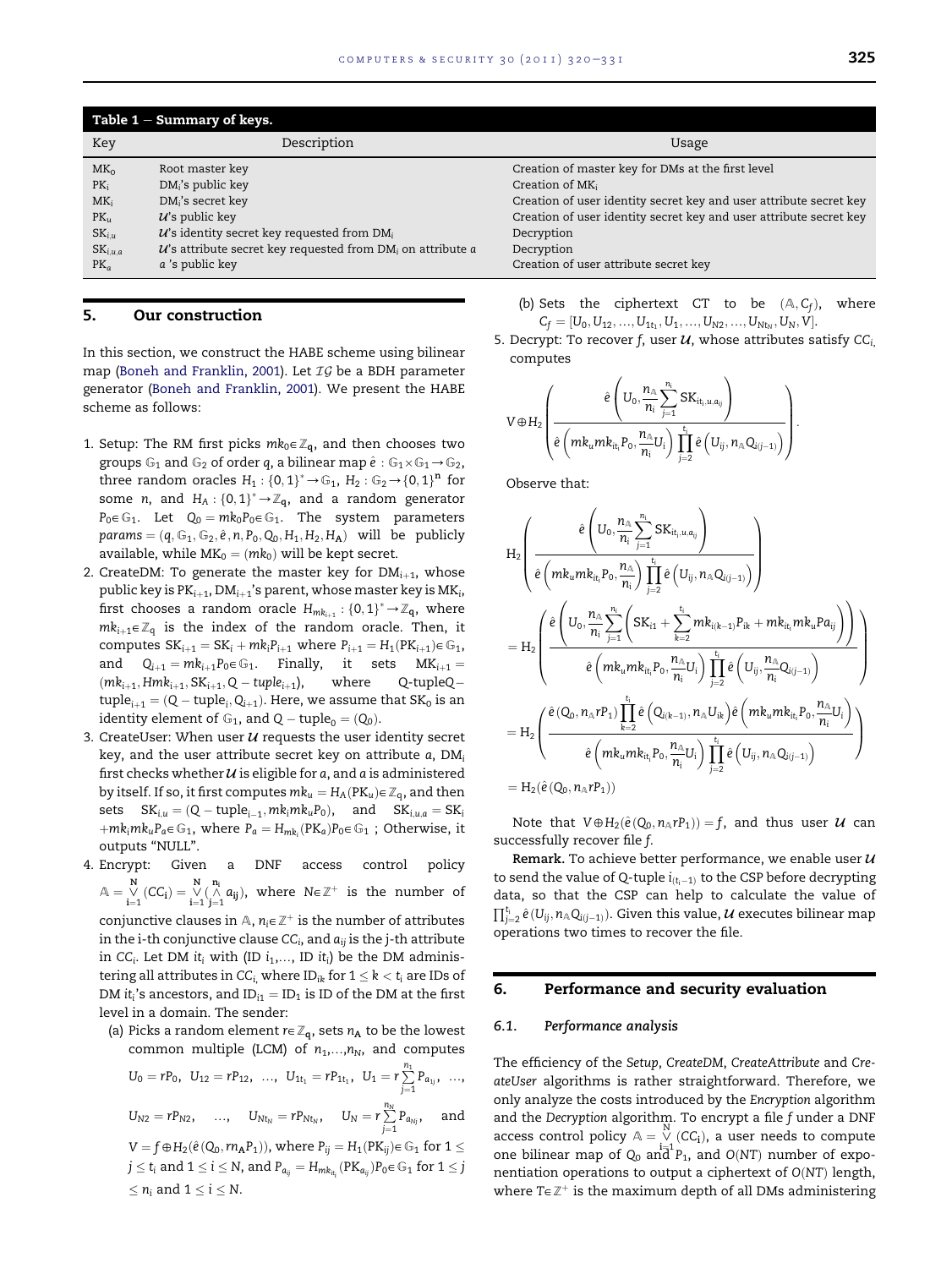<span id="page-6-0"></span>attributes in A. Notice that the computation for bilinear map of  $Q_0$  and  $P_1$  is independent of the message to be encrypted, and hence can be done once for all. To recover f, a user who possesses user attribute secret keys on all attributes in  $CC<sub>i</sub>$ needs to execute  $O(1)$  bilinear map operations.

In Table 2, we briefly compare the HABE scheme with the work by [Bethencourt et al. \(2007\)](#page-10-0) and the work by [Muller et al.](#page-10-0) [\(2008\).](#page-10-0) Since both of them do not support full delegation, we consider the performance of the HABE in the case of the first level DM administering all attributes in a domain. We believe that the most expensive computation is bilinear map operation, abbreviated as map, and the next is the exponentiation operation, abbreviated as exp.

In Table 2, n is the number of attributes associated with a user, S is the number of attributes in an access structure, N is the number of conjunctive clauses in an access structure, and P is the number of attributes in an access structure that is matched by attributes in a user's private key.

#### 6.2. Security analysis

We first provide an intuitive security argument, and prove the HABE scheme to be semantically secure under the random oracle model and the BDH assumption [\(Boneh and Franklin,](#page-10-0) [2001\)](#page-10-0) in A. Recall that a confidential file f is encrypted in the form of  $f \oplus H_2(\hat{e}(Q_0, m_A P_1))$ . Therefore, an adversary  $\mathcal A$  needs<br>the construct  $\hat{e}(Q_0, m_B)$ ,  $\hat{e}(U_0, G_0)$  and the decrease  $\hat{e}$ ,  $\hat{e}$  aread. to construct  $\hat{e}(Q_0, m_A P_1) = \hat{e}(U_0, SK_1)^{n_A}$  to decrypt  $C_f$ . Accord-<br>in the constraints in the sequence of discrepant 4. ing to the constraints in the security game, adversary  $A$ enables none of the users to possess a sufficient set of user attribute secret keys to decrypt  $C_f$ .

For ease of presentation, we have the following assumptions: Adversary  $A$  has requested user attribute secret keys for user  $u$  on all but one of the attributes  $a_{i1},...,a_{i(k-1)},a_{i(k+1)},...,a_{in}$ in CC<sub>i,</sub> and for user  $U'$  on the missing attribute  $a_{ik}$ . The only occurrence of  $SK_1$  is in the user attribute secret key, so the adversary has to use user attribute secret keys requested for  $\mathcal U$ and  $U'$  for bilinear map, yielding:

$$
\begin{aligned} &\hat{e}\left(U_{0},\frac{n_{\text{\tiny A}}}{n_{\text{\tiny i}}}\sum_{j=1,j\neq k}^{n_{\text{\tiny i}}}\text{SK}_{it_{\text{\tiny i}},u,a_{\text{\tiny j}}}+\frac{n_{\text{\tiny A}}}{n_{\text{\tiny i}}}\text{SK}_{it_{\text{\tiny i}},u',a_{\text{\tiny k}}}+\alpha\right)\\ &=\hat{e}\left(U_{0},\text{SK}_{1}\right)^{n_{\text{\tiny A}}}\prod_{t=2}^{t_{\text{\tiny i}}}\hat{e}\left(Qi_{(t-1)},U_{it}\right)^{n_{\text{\tiny A}}}\hat{e}\left(rP_{0},\alpha\right)\hat{e}\left(mk_{u'}mk_{it_{\text{\tiny i}}}P_{0},rP_{a_{\text{\tiny i}}}\right)\frac{n_{\text{\tiny A}}}{n_{\text{\tiny i}}}\\ &\times\hat{e}\left(mk_{u}mk_{it_{\text{\tiny i}}}P_{0},r\sum_{j=1,j\neq k}^{n_{\text{\tiny i}}}P_{a_{\text{\tiny j}}}\right)\frac{n_{\text{\tiny A}}}{n_{\text{\tiny i}}} \end{aligned}
$$

| Table $2$ – Comparisons of CP-ABE schemes. |                                            |                                       |               |  |  |  |  |
|--------------------------------------------|--------------------------------------------|---------------------------------------|---------------|--|--|--|--|
| Properties                                 | Reference<br>(Bethencourt<br>et al., 2007) | Reference<br>(Muller<br>et al., 2008) | Our<br>scheme |  |  |  |  |
| User key size                              | O(2n)                                      | O(n)                                  | O(n)          |  |  |  |  |
| Ciphertext                                 | O(2S)                                      | O(3N)                                 | O(N)          |  |  |  |  |
| Encryption (exp)                           | O(2N)                                      | O(3N)                                 | O(N)          |  |  |  |  |
| Decryption (map)                           | O(2P)                                      | O(1)                                  | O(1)          |  |  |  |  |
| Access structure                           | Monotone                                   | DNF                                   | DNF           |  |  |  |  |

for some  $\alpha$ . To obtain  $\hat{e}(U_0, SK_1)^{n_A}$ , the last four elements have<br>to be eliminated. However, the values of  $\hat{e}(m\mathbf{k}/m\mathbf{k}, \mathbf{R}, \mathbf{v}^B)$ to be eliminated. However, the values of  $\hat{e}(mk_u'mk_{it}P_0,rP_{a_k})$ and  $\hat{e}(mk_{\mu}mk_{\text{it}}P_0, r\sum_{j=1,j\neq k}^{n_i}P_{a_{ij}})$  are unknown to the adversary, and cannot be constructed. Therefore, A cannot recover the file.

# 7. Revocation

Revocation of users and keys is a well studied, but a nontrivial problem. In our HABE scheme, when a user  $\nu$  is revoked, it is imperative to update public keys of attributes in  $S_{\mathcal{V}}$ , user attribute secret keys for remaining users who possess at least one attribute in  $S_v$ , and re-encrypt data whose access structure specifies at least one attribute in  $S_v$ , where set  $S_v$ contains all attributes associated with  $\nu$ . If all these tasks are performed by the DMs, it would introduce a heavy computing overhead. Therefore, we propose a scalable revocation scheme, which takes advantage of abundant resources in a cloud by delegating most of the computing tasks in revocation to the CSP.

To enable this revocation scheme to work well, we require each attribute a with  $ID_a$  to be bound to a version number, which increases by one whenever a user associated with a is revoked. Correspondingly, each attribute public key is changed into this form:  $PK_a^t = (v_a^t, PK_i, ID_a)$ , where  $t \in \mathbb{Z}_q$  is the version number of the ottribute mublic leave and  $v^t = (0, 1)^*$  is version number of the attribute public key, and  $v_a^t \in \{0, 1\}^*$  is a string corresponding to t. We simply present the scalable revocation scheme by describing the following algorithm:

- 1. UpdateAttribute: DM<sub>i</sub> updates PK $_a^t$  to PK $_a^{t+1}$  by adding each version number to 1, and outputs a PRE key by setting  $Pkey_a^{t+1} = H_{mk_i}(PK_a^{t+1}) - H_{mk_i}(PK_a^t)$ .<br>CreateLindateKau, To generate an
- $\sum_{k=1}^{N} \sum_{a}^{N}$   $\sum_{i=1}^{N} \sum_{m}^{N}$   $\sum_{k=1}^{N} \sum_{m}^{N}$ .<br>2. CreateUpdateKey: To generate an update key for updating  $PK_a^t$  to the latest public key  $PK_a^t$ , the CSP sets UpdateKey<sub>a</sub> =  $(Pkey_{\alpha}^{t'+1} + ... + Pkey_{\alpha}^{t}) = H_{mk_i}(PK_{\alpha}^{t}) - H_{mk_i}(PK_{\alpha}^{t}).$
- 3. ReEncrypt: Suppose  $CT' = (A', [U'_0, U'_{12}, ..., U'_{1t_1}, U'_1, ..., U'_{N_2}, ..., U'_{N_N}, U'_N, V'])$  is the original ciphertext,  $\{PK_4^t\}$  is a set<br>of supplying within hours of ottributes in  $N_f$ . ( $DF_4^t$ ) is a set of  $[U'_0, U'_{12}, ..., U'_{1t_1}, U'_1, ...,$ of overdue public keys of attributes in  $A'$ ,  $\{PK_a^t\}$  is a set of latest attribute, such latest properties latest attribute public keys corresponding to  $\{PK_a^t\}$ , and<br> $(Hndet Kau)$  is a get of undate leve for undating attribute {UpdateKey<sub>a</sub>} is a set of update keys for updating attribute public keys in  $\{PK_{a}^{t'}\}$  to  $\{PK_{a}^{t'}\}$ . The CSP re-encrypts the ciphertext by first setting  $V = V', U_0 = U'_0,$  and<br>U<sub>0</sub> U<sub>0</sub> NU NU details in where  $\Omega$  W<sup>('</sup>) CC fand is all  $U_i = U'_i + \sum U$ pdateKey<sub>a</sub>U<sub>0</sub>, where a∈{PK<sup>t'</sup>} $\wedge$ CC'<sub>i</sub> for  $1 \le i \le N$ , and then updating overdue public keys of attributes in  $A'$  to the latest version.
- 4. UpdateSK: Suppose UpdateKey<sub>a</sub> is the update key for updating PK $_a^t$  to PK $_a^t$ . User  $\mathcal U$  updates the user attribute secret key by setting  $SK_{i,u,a}^t = SK_{i,u,a}^t + UpdateKey_amk_umk_iP_0$ . Observe that:

$$
= SK_{i,u,a}^{\epsilon} + UpdateKey_{a}mk_{u}mk_{i}P_{0}
$$
  
\n
$$
SK_{i,u,a}^{\epsilon} = SK_{i} + mk_{i}mk_{u}P_{a}^{\epsilon} + (H_{mk_{i}}(PK_{a}^{\epsilon}) - H_{mk_{i}}(PK_{a}^{\epsilon}))mk_{i}mk_{u}P_{0}
$$
  
\n
$$
= SK_{i} + mk_{i}mk_{u}P_{a}^{\epsilon}
$$

Therefore, the ciphertext re-encrypted by the ReEncrypt algorithm under {UpdateKey<sub>a</sub>| $a \in A$ } is equal to the ciphertext encrypted by the Encrypt algorithm under  $\{PK_a^t | a \in \mathbb{A}\}\$ . The correctness of the revocation scheme is proved.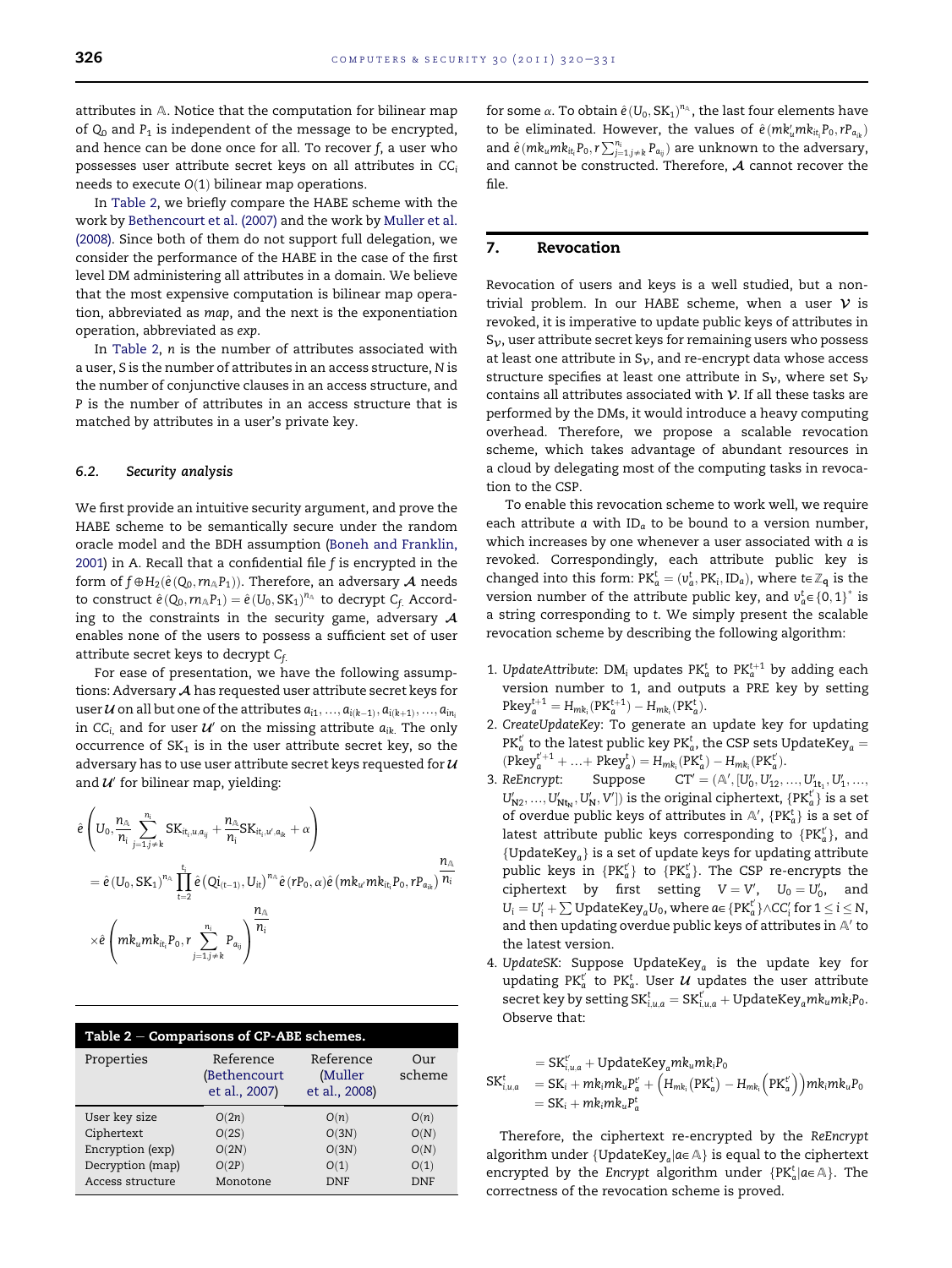#### <span id="page-7-0"></span>7.1. Security analysis

Data is encrypted with the HABE scheme, which can be proved to be semantically secure under the BDH assumption. Therefore, as long as we can show that the revocation scheme is as secure as the HABE scheme, the security of the revocation scheme is derived. Due to the security of the HABE scheme, the CSP must obtain either master key of proper DM or proper user attribute secret keys to decrypt the ciphertext. As compared to the HABE scheme, the revocation scheme discloses additional PRE keys to the CSP. Note that given these PRE keys, the CSP cannot calculate the DM's master key. Furthermore, without old user attribute secret keys, the CSP cannot calculate the latest user attribute secret keys. Since, we assume that the CSP will not collude with the users, it cannot obtain old user attribute secret keys. Therefore, the security of the revocation scheme is the same as the HABE scheme.

#### 7.2. Performance analysis

We only consider the computation cost on the DMs in the user revocation. Suppose  $S_{\mathcal{V}}$  denotes the attribute set associated with user  $V$ , and  $|S_V|$  is the number of attributes in  $S_V$ . When user  $\nu$  is revoked, the data owner first runs the UpdateAttribute algorithm to update public keys of attributes in  $S_v$  to the latest version and generate corresponding PRE keys, which requires  $|S_v|$  multiplication operations on  $\mathbb{G}_1$ . After sending the PRE keys to the CSP, the DM can go off-line. The other algorithms are run by the CSP without the involvement of the DM. Therefore, the revocation scheme, which introduces less computation costs on the DM, provides high scalability.

#### 8. System level description

In this section, we describe the working process of the HABE scheme together with the revocation scheme, at the system level. The process consists of seven components as follows:

- 1. System setup. The TTP runs the Setup algorithm to generate system parameters params and the root master key  $MK_0$ . It then sends params along with its signatures on each part of params to the CSP and the enterprise user.
- 2. Domain setup. The TTP runs the CreateDM algorithm to generate master keys for the ITPs at the next level, which in turn, will generate master keys for the ITPs at the next level. The generated keys along with the creator's signatures are transmitted over a trusted and authenticated channel.
- 3. File creation. We enable each end user to maintain a user attribute list (UAL), which records the latest public key of each attribute that he once used during encryption and decryption. Before sharing a file in cloud servers, the end user processes the file as follows: (1) Define a DNF access control A for the file. (2) Select a unique ID as the keyword of the file. (3) Encode the file as [Bennett et al. \(2002\),](#page-10-0) e.g., each file is divided into data blocks of 1 KB size and can be queried using the selected keyword. (4) Encrypt each data block using the Encrypt algorithm.

The CSP maintains a user list (UL), which records all the authorized end users. On receiving an encrypted file, it first verifies if the sender is a valid end user in UL. If true, it duplicates and distributes the ciphertext in cloud servers.

4. User grant. When a new end user  $U$  wants to join the system, the leftmost ITP at the second level, denoted ITP $_{\diamond}$ , first assigns  $U$  a unique ID, denoted ID<sub>u</sub> and a set of attributes. Then, it generates a private key corresponding to  $\mathcal{U}$ 's public key using the Extraction algorithm in the HIBE system ([Gentry and Silverberg, 2002](#page-10-0)). Finally, it sends all these messages along with its signatures on each component of these messages to  $U$  over a trusted and authenticated channel.

Furthermore, it also sends  $ID_u$  along with its signature on  $ID_u$  to the CSP. On receiving  $ID_u$ , the CSP adds it to UL in a proper position after verifying the signature.

On receiving an ID, a set of attributes, and a private key from ITP $_{\diamond}$ ,  $U$  begins to request secret keys from the ITPs administering any attribute associated with himself.

On receiving a request for secret keys from  $U$ , the ITP runs the CreateUser algorithm to generate secret keys for  $U$ . Then, it signs the generated keys, encrypts the keys and signatures, under  $u$ 's public key using the Encryption algorithm in the HIBE system [\(Gentry and Silverberg, 2002](#page-10-0)), and sends the ciphertext to  $U$ .

On receiving the ciphertext,  $U$  first decrypts it with his private key requested from ITP $_{\odot}$ , and then verifies the signatures. If correct, he accepts the secret keys.

5. User revocation. The revocation process can be divided into three stages as follows:

**Stage 1.** When a user  $\mathcal V$  is revoked, ITP<sub> $\diamond$ </sub> first records the ID of the revoked user, denoted  $ID_{\nu}$ , and then constructs multiple attributes set  $S_{i,v,a}$ , which contains all attributes administered by ITP<sub>i</sub> and possessed by  $\mathcal{V}$ , for  $1 \le i \le n$ . Next, it encrypts public keys of attributes in  $S_{i,v,a}$  and its signatures on each attribute public key in  $S_{i,v,a}$ , under ITP<sub>i</sub>'s public key using the Encryption algorithm in the HIBE system ([Gentry and Silverberg, 2002](#page-10-0)), and sends the ciphertext to ITP<sub>i</sub>, for  $1 \le i \le n$ .

Each ITP maintains an attribute list (AL), which records the latest public key of each attribute administered by itself. ITP<sub>i</sub>, on receiving this message from ITP $_{\diamond}$ , first decrypts it, and then verifies the signatures. If true, for the public key of each attribute  $a$  in  $S_{i,v,a}$ , it first checks  $AL_i$  to find its position, and then runs the UpdateAttribute algorithm to update the attribute public key and outputs a PRE key. Finally, it encrypts the latest public keys and PRE keys of attributes in  $S_{i,v,a}$  along with its signatures on each component of these messages, under ITP $_{\diamond}$ 's public key using the Encryption algorithm in the HIBE system [\(Gentry and Silverberg, 2002\)](#page-10-0), and returns the ciphertext to ITP $\circ$ .

ITP $\diamond$ , on collecting all the public keys and PRE keys, first constructs an overall attributes set  $S_a$ , which contains all attributes in  $S_{i,v,a}$  for  $1 \le i \le n$ . Then, it signs  $ID<sub>v</sub>$ , and the latest public keys and corresponding PRE Keys of attributes in  $S_a$ , and encrypts these messages along with their signatures, under the CSP's public key using the Encryption algorithm in a HIBE system [\(Gentry](#page-10-0)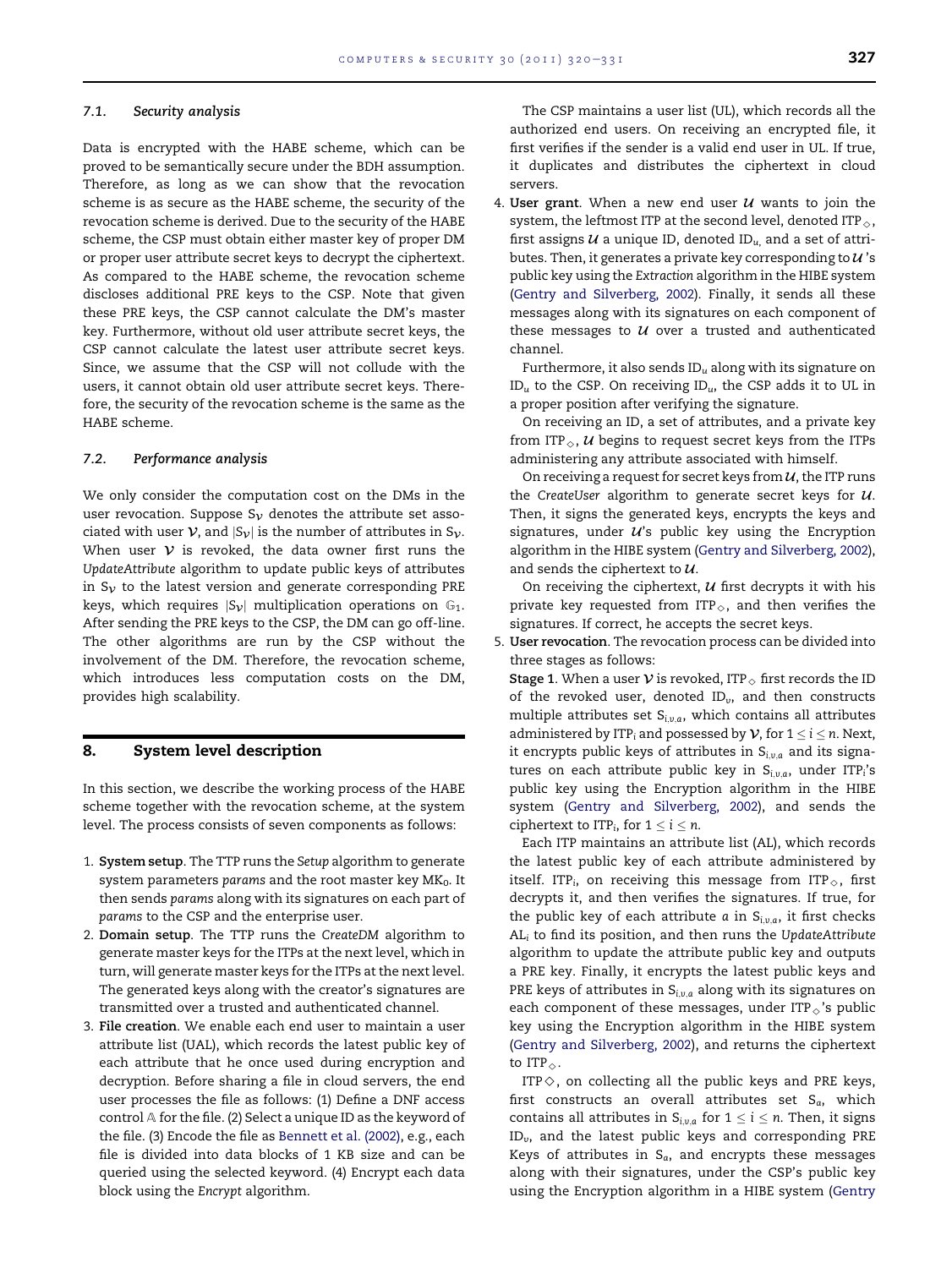<span id="page-8-0"></span>[and Silverberg, 2002\)](#page-10-0). Finally, it sends the ciphertext to the CSP.

The CSP maintains an AHL which records the public key evolution history of each attribute, and the PRE key used. On receiving the ciphertext, it first decrypts it, and then verifies the signatures. If true, it deletes  $ID<sub>v</sub>$  from UL, and for every attribute in  $S_{a}$ , stores the attribute public key and PRE key, in a proper position in AHL.

Stage 2. By applying PRE and LRE, the CSP can re-encrypt files and update user secret keys in a "lazy" way as follows:

When user  $U$  wants to retrieve a file with access control  $A$ , he sends attribute public keys recorded in UAL<sub>u</sub> for all attributes in A, together with necessary information to the CSP.

The CSP, on receiving an access request from  $U$ , first verifies if  $U$  is a valid end user. If true, it tests whether the version numbers of all attributes in A are the latest ones. If so, it returns the ciphertext directly; Otherwise, it first re-encrypts the ciphertext using the ReEncrypt algorithm. Next, it determines an overdue attributes set  $S_{u,a}^{\prime}$  based on all attribute public keys received from  $U$ , and for every attribute in  $S_{u,a}^{\prime}$ , runs the CreateUpdateKey algorithm to get corresponding UpdateKeya. Finally, it signs the latest public keys and corresponding update keys of all attributes in  ${\cal S}'_{u,a}$ , encrypts all these messages along with their signatures, under  $U$  's public key using the Encryption algorithm in the HIBE system [\(Gentry and Silverberg, 2002\)](#page-10-0), and sends this ciphertext and the updated ciphertext of the requested file to  $U$ .

Stage 3. On receiving the ciphertext,  $U$  first decrypts it using his private key, and then verifies the signatures. If true, for every attribute  $a$  in  $S_{u,a}^{\prime},$   ${\cal U}$  runs the UpdateSK algorithm to update his attribute secret key.

- 6. File access. This operation consists of the second and third stages of the user revocation operation.
- 7. File deletion. This operation can only be performed at the request of the data owner/sender. To delete a file, the data owner sends  $H(H(ID))$  along with his signature on  $H(H(ID))$ to the CSP, where ID is a unique keyword of the file. The CSP deletes the data file and all its copies in cloud servers after verifying the signature.

# 9. Conclusion

In this paper, we proposed a HABE model, a HABE scheme, and a revocation mechanism, so as to simultaneously achieve: (1) high performance; (2) fine-grained access control; (3) scalability; and (4) full delegation, in cloud computing. We describe the scalable revocation scheme from the systematic point of view, and prove the HABE scheme, which is also collusion resistant, to be semantically secure against adaptive chosen plaintext attacks under the BDH assumption and the random oracle model.

In future work, we will design a more expressive encryption scheme, which can be proved to have full security ((under the standard model) ([Gentry and Halevi, 2009;](#page-10-0) [Waters, 2009\)](#page-10-0)).

# Acknowledgments

This work is supported by the National Natural Science Foundation of China under Grant Nos. 61073037, 60725208, and 60811130528, Hunan Provincial Science and Technology Program under Grant Nos. 2010GK2003 & 2010GK3005, and Changsha Science and Technology Program under Grant Nos. K 1003064-11 & K 1003062-11.

# Appendix A. Security Proof

## Theorem 1

Suppose that Algorithm  $A$  is an adversary that has the advantage  $\epsilon$  of successfully attacking the HABE scheme.

Suppose Algorithm  $\boldsymbol{\mathcal{A}}$  specifies access policy  $\mathbb{A} = \bigvee_{i=1}^{N}$  $\bigvee_{i=1}$  (CC<sub>i</sub>) =

n N  $i=1$  j= ni  $\hat{a}_{ij}$ ), and makes at most  $q_{\rm H_2}>0$  hash queries to random<br>j=1

oracle H<sub>2</sub>, and at most  $q_E>0$  user attribute secret key queries in a domain. Then, there is an adversary  $\beta$  that breaks the BDH problem with the advantage at least  $\epsilon' = 2\epsilon N^N/\, q_H^2 \left(\frac{e(q_E+N)}{N}\right)^N$ , and a running time  $O(\text{time}(\mathcal{A}))$ . Here,  $e \approx 2.71$  is the base of the natural logarithm.

#### Proof

Let H<sub>1</sub>, H<sub>2</sub>, and H<sub>A</sub> be random oracles from  $\{0,1\}^*$  to  $\mathbb{G}_1$ , from  $\mathbb{G}_2$ to  $\{0, 1\}^n$ , and from  $\{0, 1\}^*$  to  $\mathbb{Z}_q$  respectively. Algorithm B is given q,  $\mathbb{G}_1$ ,  $\mathbb{G}_2$ ,  $\hat{e}$ ,  $P_0$ ,  $\mu_0 = \alpha P_0$ ,  $\mu_1 = \beta P_0$ , and  $\mu_2 = \gamma P_0$ , where  $< q, \mathbb{G}_1, \mathbb{G}_2, \hat{e} >$  are the outputs of a BDH parameter generator for a sufficiently large security parameter,  $P_0$  is a generator of  $\mathbb{G}_1$ , and  $\alpha$ ,  $\beta$ , and  $\gamma$  are random elements of  $\mathbb{Z}_q$ . The goal is to output  $D = e(g, g)^{\alpha\beta\gamma} \in \mathbb{G}_2$ . Let D be the solution to the BDH problem. Algorithm  $\beta$  finds D by interacting with Algorithm  $\mathcal A$  as follows:

#### Setup

Algorithm B sets  $Q_0 = \mu_0 = \alpha P_0$  and gives Algorithm  $\mathcal{A}q$ ,  $\mathbb{G}_1$ ,  $\mathbb{G}_2$ ,  $\hat{e}$ ,  $n$ ,  $P_0$ ,  $Q_0$ ,  $H_1$ ,  $H_2$ ,  $H_{\mathbb{A}} >$  as the system parameters, where  $H_1$ ,  $H_2$ , and  $H_A$  are controlled by Algorithm  $B$ , as described below:

 $H_1$ -Queries: Algorithm  $\beta$  maintains a list of tuples called  $H_1$ -List, in which each entry is a tuple of the form  $(D - tuple_j, P - tuple_j, b - tuple_j, mk - tuple_j, c - tuple_j)$  $H_1$ -List is initially empty. When Algorithm  $A$  queries  $H_1$  at a point  $ID - tuple_i = (ID_{i1}, ..., ID_{it_i})$ , Algorithm *B* responds as follows: Let y be maximal such that  $(ID_{i1},...,ID_{iy}) = (ID_{i1},...,ID_{iy})$  for some tuple  $((ID_{j1},...,ID_{jt_j}), (P_{j1},...,P_{jt_j}), (b_{j1},...,b_{jt_j}), (mk_{j1},...,k_{jt_j}),$  $\langle m k_{jt_j} \rangle, (c_{j1},...,c_{jt_j})$ ) already in  $\rm H_1\text{-}List.$  Then:

- 1. For  $1 \le k \le y$ , Algorithm B sets  $P_{ik} = P_{jk}$ ,  $b_{ik} = b_{jk}$ ,  $mk_{ik} = mk_{jk}$ , and  $c_{ik} = c_{ik}$ .
- 2. For  $y < k \le t_i$ , Algorithm B:
	- (a) picks two random elements  $mk_{ik}$  and  $b_{ik} \in \mathbb{Z}_q$ .
	- (b) sets  $c_{ik} = 1$  and  $P_{ik} = b_{ik}P_0$ .
	- (c) Put  $((ID_{i1},...,ID_{it_i}), (P_{i1},...,P_{it_i}), (b_{i1},...,b_{it_i}), (mk_{i1},...,k_{i1},...,k_{i1},...,k_{i1},...,k_{i1},...,k_{i1},...,k_{i1},...,k_{i1},...,k_{i1},...,k_{i1},...,k_{i1},...,k_{i1},...,k_{i1},...,k_{i1},...,k_{i1},...,k_{i1},...,k_{i1},...,k_{i1},...,k_{i1},...,k_{i1},...,k_{i1},...,k_{i1},...,k_{i1},...,k_{i1},...,k_{i1},...,k_{i1},...,k_{i1},...,k_{i1},...,k_{i1},...,k$  $mk_{it_i}$ ,  $(c_{i1},..., c_{it_i})$ )) in  $H_1$ -List and return  $H_1(ID - tuple_i) = (P_{i1}, ..., P_{it_i}) \in \mathbb{G}_1$  to Algorithm  $\mathcal A$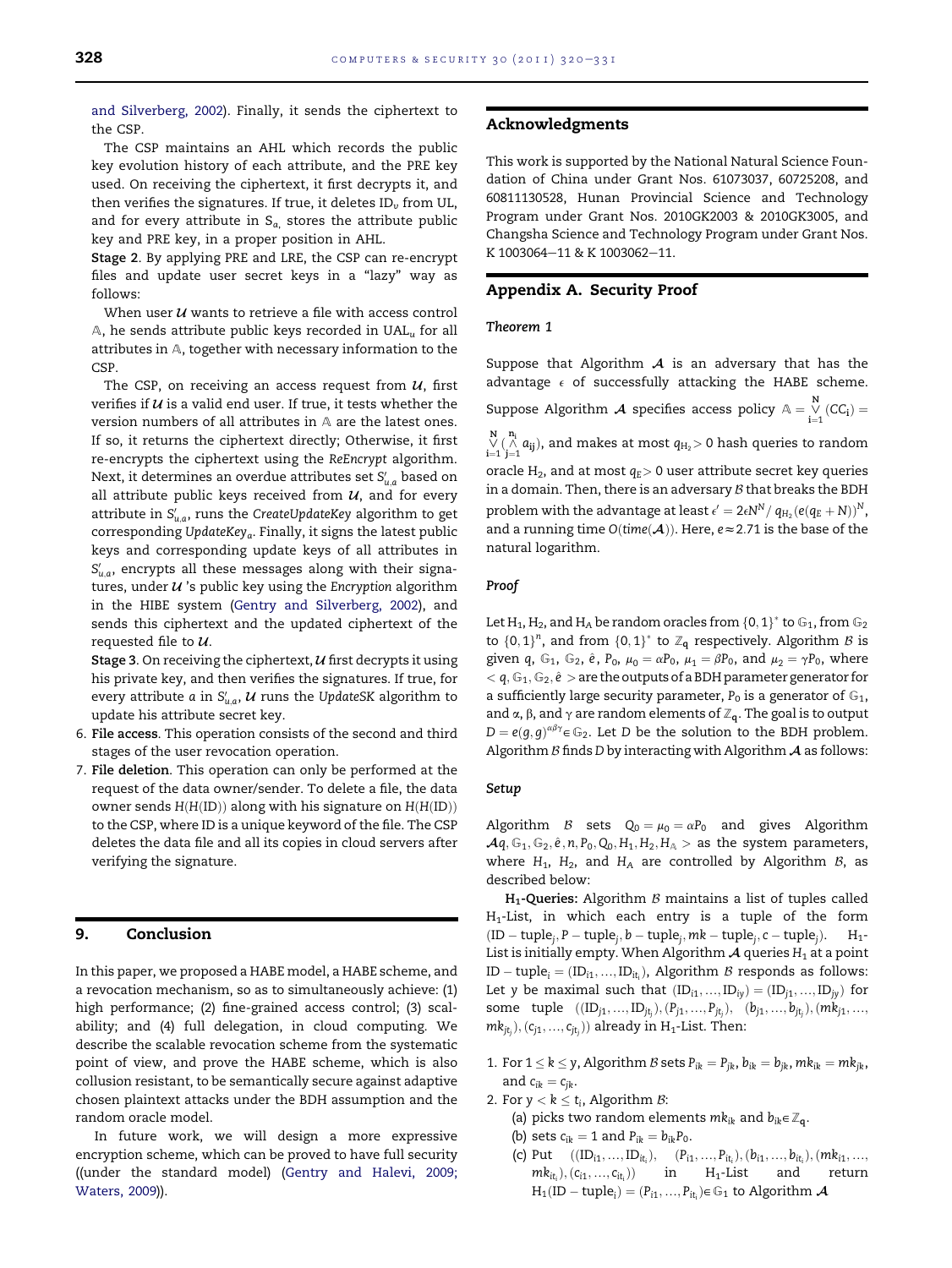$H_{mk}$ -Queries: Algorithm B maintains a list of tuples called  $H_{mk}$ -List, in which each entry is a tuple of the form (ID – tuple<sub>aj</sub>, P – tuple<sub>aj</sub>, b – tuple<sub>aj</sub>, mk – tuple<sub>aj</sub>, c – tuple<sub>aj</sub>).<br>Un sisterio initially amaty When Algorithm A issues attribu  $H_{mk}$ -List is initially empty. When Algorithm  $A$  issues attribute

secret key queries for a user on attribute  $a_i$  with  $\sum_{i=1}^N \sum_{i=1}^N \sum_{i=1}^N \sum_{i=1}^N \sum_{j=1}^N \sum_{j=1}^N \sum_{j=1}^N \sum_{j=1}^N \sum_{j=1}^N \sum_{j=1}^N \sum_{j=1}^N \sum_{j=1}^N \sum_{j=1}^N \sum_{j=1}^N \sum_{j=1}^N \sum_{j=1}^N \sum_{j=1}^N \sum_{j=1}^N \sum_{j=1}^N \sum_{j=1}^N \sum_{j=1}^N \sum_{j=1}^N \sum_{j=1}^N \sum_{j=1}^N \sum_{j$ Hmk-Queries as follows:

- 1. Check if ID tuple<sub>ai</sub> already appears on  $H_{mk}$ -List. If so, returns with  $H_{mk}(\text{ID} - \text{tuple}_{a_i}) = (P - \text{tuple}_{a_i}).$
- 2. Otherwise, run the  $H_1$ -Queries at point of  $(ID_{i1},...,ID_{it_i})$  to obtain appropriate tuple in  $H_1$ -List.
- 3. Pick two random elements  $m$ k $_{a_i}$  and  $b_{a_i}$  $\in$   $\mathbb{Z}_{\mathbf{q}}.$
- 4. Pick a random coin  $c_{a_i} \in \{0, 1\}$  so that  $Pr[c_{a_i} = 0] = \delta$  for some  $\delta$  that will be determined later.
- 5. If  $c_{a_i} = 1$ , Algorithm B sets  $P_{a_i} = mk_{it_i}b_{a_i}p_0$ .
- 6. If  $c_{a_i} = 0$ , Algorithm B sets  $P_{a_i} = b_{a_i}P_0 mk_{it_i}^{-1}P_1$ , where  $mk_{it_i}^{-1}$ is the inverse of  $mk_{it}$  modulo q.
- 7. Put  $((ID_{i1}, ..., ID_{it_i}, ID_{a_i}))$ ),  $(P_{i1}, ..., P_{it_i}, P_{a_i}), (b_{i1}, ..., b_{it_i}, b_{a_i}),$  $(mk_{i1},...,mk_{it_i},mk_{a_i}), (c_{i1},...,c_{it_i},c_{a_i}))$  in  $H_{mk}$ -List and return  $H_{mk}(\text{ID}-\text{tuple}_{a_i}) = (P - \text{tuple}_{a_i}).$

 $H_2$ -Queries: Algorithm  $\beta$  maintains a list of tuples called  $H_2$ -List, in which each entry is a tuple of the form  $(T_j, V_j)$ . The list is initially empty.

When Algorithm  $\mathcal A$  queries  $H_2$  at a point of  $T_i$ , Algorithm  $\mathcal B$ checks if  $T_i = T_j$ , where  $T_j$  already appears on  $H_2$ -List in the form of  $(T_i, V_j)$ . If so, Algorithm B responds to Algorithm A with  $H_2(T_i) = V_i$ . Otherwise, Algorithm B picks a random string  $V_i \in \{0, 1\}^n$ , adds the tuple  $(T_i, V_i)$  to H<sub>2</sub>-List, and responds to algorithm A with  $U(T) = V$ Algorithm  $\mathcal A$  with  $H_2(T_i) = V_i$ .

 $H_A$ -Queries: Algorithm  $\beta$  maintains a list of tuples called  $H_A$  -List, in which each entry is a tuple of the form  $(\mathbf{P}\mathbf{K}_{u_j},\bm{m}\mathbf{k}_{u_j}).$ The list is initially smarte. When Algorithm . A issues attribute The list is initially empty. When Algorithm  $A$  issues attribute secret key queries for user  $U_i$  with user public key PK<sub>ui</sub> in Phase 1 or Phase 2, Algorithm  $\beta$  runs the H<sub>A</sub> -Queries as follows: Check if  $PK_{u_i} = PK_{u_j}$ , where  $PK_{u_j}$  already appears on<br>If  $T_{u_i}$  in the form of (PK, mb), If as rature  $H_A$ -List in the form of  $(PK_{u_j}, m k_{u_j})$ . If so, return  $H_A(PK_{u_i}) = mk_{u_j}$ ; Otherwise, pick a random number  $mk_{u_i} \in \mathbb{Z}_q$ , add the tuple  $(\text{PK}_{u_i}, m\textit{k}_{u_i})$  to  $H_A$  -List, and return<br>U (DK ) …k  $H_A(PK_{u_i}) = m k_{u_i}.$ 

**Phase 1:** At any time, Algorithm  $A$  may query secret key on any  $PK_{a_j} = (ID_{j1}, ..., ID_{jt_j}, ID_{a_j})$  for any  $PK_{u_i}$ . Algorithm B responds to this query as follows:

- 1. Run the  $H_A$ -Queries Algorithm to obtain an appropriate  $\text{tuple (PK}_{u_i}, mk_{u_i}) \text{ in } H_A\text{-List.}$
- 2. Run the  $H_{mk}$ -Queries Algorithm to obtain an appropriate tuple  $(ID - tuple_{a_j}, P - tuple_{a_j}, b - tuple_{a_j}, mk - tuple_{a_j}, c$ tuple<sub>aj</sub>) in H<sub>mk</sub>-List.<br>If in 1 than Alpe
- 3. If  $c_{a_i} = 1$ , then Algorithm B returns P  $a_j$  to Algorithm A and terminates the interaction. Otherwise, we know that  $P_{a_j} = b_{a_j} P_0 - m k_{jt_j}^{-1} P_1.$
- 4. Set Q tuple<sub>j(tj-1)</sub> =  $(Q_{j1},...,Q_{j(t_j-1)}),$  where  $Q_{jk} = mk_{jk}P_0$  for 1  $\leq k \leq t_j - 1.$
- 5. Set  $SK_{jt_j, u_i} = (Q tuple_{j(t_j-1)}, mk_{jt_j} m k_{u_i} P_0 + mk_{jt_j} u_0)$  and  $SK_{jt_i,u_i,a_j} = \sum_{k=2}^{t_j} m k_{j(k-1)} P_{jk} + m k_{jt_j} m k_{u_i} P_{a_j} + m k_{jt_j} b_{a_j} \mu_0,$  and return P  $a_j$  and  $(\text{SK}_{jt_j,u_i},\text{SK}_{jt_j,u_i,a_j})$  to Algorithm  $\mathcal{A}.$

Although Algorithm  $\beta$  does not know the values of  $\alpha$ , it can output a correct attribute secret key for PK<sub>ui</sub> at ID – tuple<sub>aj</sub> as<br>follower follows:

By definition, the value of  $SK_{jt_i,u_i,a_i}$  should be:  $SK'_{j1} + \sum_{k=2}^{t_j} mk'_{j(k-1)}P_{jk} + mk'_{j}m k'_{k}P_{a_j}$ , where symbol ' denotes  $\sum_{k=2}^{K} \sum_{k=2}^{K} (k-1)^{k} j^{k} + \sum_{j}^{K} j^{K}$ <br>authentical keys. Observe that:

$$
\begin{aligned} \text{SK}_{jt_j,u_i,a_j} &= \text{SK}'_{j1} + \sum_{k=2}^{t_j} mk'_{j(k-1)} P_{jk} + mk'_{jt_j} \ m k'_{u_i} P_{a_j} \\ &= \alpha P_{j1} + \sum_{k=2}^{t_j} mk_{j(k-1)} P_{jk} + mk_{jt_j} m k_{u_i} P_{a_j} \\ &\quad + mk_{jt_j} \alpha \Big(b_{a_j} P_0 - mk_{jt_j}^{-1} P_{j1}\Big) \\ &= \sum_{k=2}^{t_j} mk_{j(k-1)} P_{jk} + mk_{jt_j} m k_{u_i} P_{a_j} + mk_{jt_j} b_{a_j} \mu_0 \end{aligned}
$$

Therefore,  $(SK_{j_{t_j},u_i}, SK_{j_{t_j},u_i,a_j})$  is the correct keys.<br>Challenges Once Algorithms A davides that

Challenge: Once Algorithm  $A$  decides that Phase 1 is over, it outputs an access policy A that can be expressed as  $\mathbb{A} = \underset{\mathbf{i}=1}{\overset{\mathbf{N}}{\vee}}$  $\bigvee_{i=1}^{N} (CC_i) = \bigvee_{i=1}^{N}$  $i=1$  j=  $\mathbf{n}_\mathrm{i}$  $\bigwedge_{j=1}^N a_{ij}$ ) and two plaintexts  $f_0, f_1$  on which it wishes to be challenged. Algorithm  $\beta$  responds as follows:

1. For  $1 \le i \le N$ : Run the H<sub>mk</sub>-Queries to obtain the appropriate tuples  $(\text{ID}-\text{tuple}_{a_{ij}}, P - \text{tuple}_{a_{ij}}, b - \text{tuple}_{a_{ij}}, mk - \text{tuple}_{a_{ij}}, c - \text{true}$ 

tuple $_{a_{ij}}$ ) in H<sub>mk</sub>-List.<br>If a color aither a

- 2. If  $c_{a_{ii}} = 0$  in either of N conjunctive clauses, then Algorithm  $\beta$  reports failure to Algorithm  $\mathcal A$  and terminates the interaction. Otherwise, we know that  $P_{ik} = b_{ik}P_0$  for  $2 \le k \le t_i$ , and there are at least one attribute  $a_{iA*}$  with  $P_{a_{iA*}} = mk_{it}b_{a_{i}A*}P_{t}$ where  $1 \le i \le N$ . Therefore, there is at least one attribute secret key in either of conjunctive clauses which has not been queried by Algorithm  $A$  in Phase 1.
- 3. Pick a random  $b \in \{0, 1\}$  and a random string  $J \in \{0, 1\}^n$ , and give the ciphertext  $CT = (A, [U_0, U_{12}, ..., U_{1t_1}, U_1, ...,$  $U_{N2},...,U_{Nt_N},U_N,V]) = (A, [\mu_2, b_{12}\mu_2,...,b_{1t_1}\mu_2,b_{a_{1A*}}\mu_2,...,b_{N_2\mu_2},$  $..., b_{Nt_N\mu_2}, b_{a_{NAs}\mu_2}, J])$  to Algorithm A.

Note that this challenge implicitly defines:  $J = f_b \oplus H_2(\hat{e}(\gamma \mu_0, P_1))$ . In other words:

$$
J=f_b\oplus H_2(\hat{e}(\gamma\alpha P_0,b_1P_0+\beta P_0))=f_b\oplus H_2(\hat{e}(P_0,P_0)^{\alpha\gamma(\beta+b_1)})\,.
$$

By definition, user  $u$ , who possesses all attribute secret keys in CC<sub>i,</sub> can decrypt the ciphertext using  $SK'_{it_i,u}$  and  $SK'_{it_i,u,a_{i_*}}$ , where symbol ' denotes authentic keys. He computes

$$
J\oplus H_2\left(\frac{\hat{e}\left(U_0,SK'_{it_i,u,\alpha_{iA*}}\right)}{\hat{e}\left(mk'_{it_i}mk'_uP_0,U_i\right)\prod\limits_{k=2}^{t_i}\hat{e}\left(U_{ik},Q'_{i(k-1)}\right)}\right)
$$

to recover the file  $f_b$ . Observe that: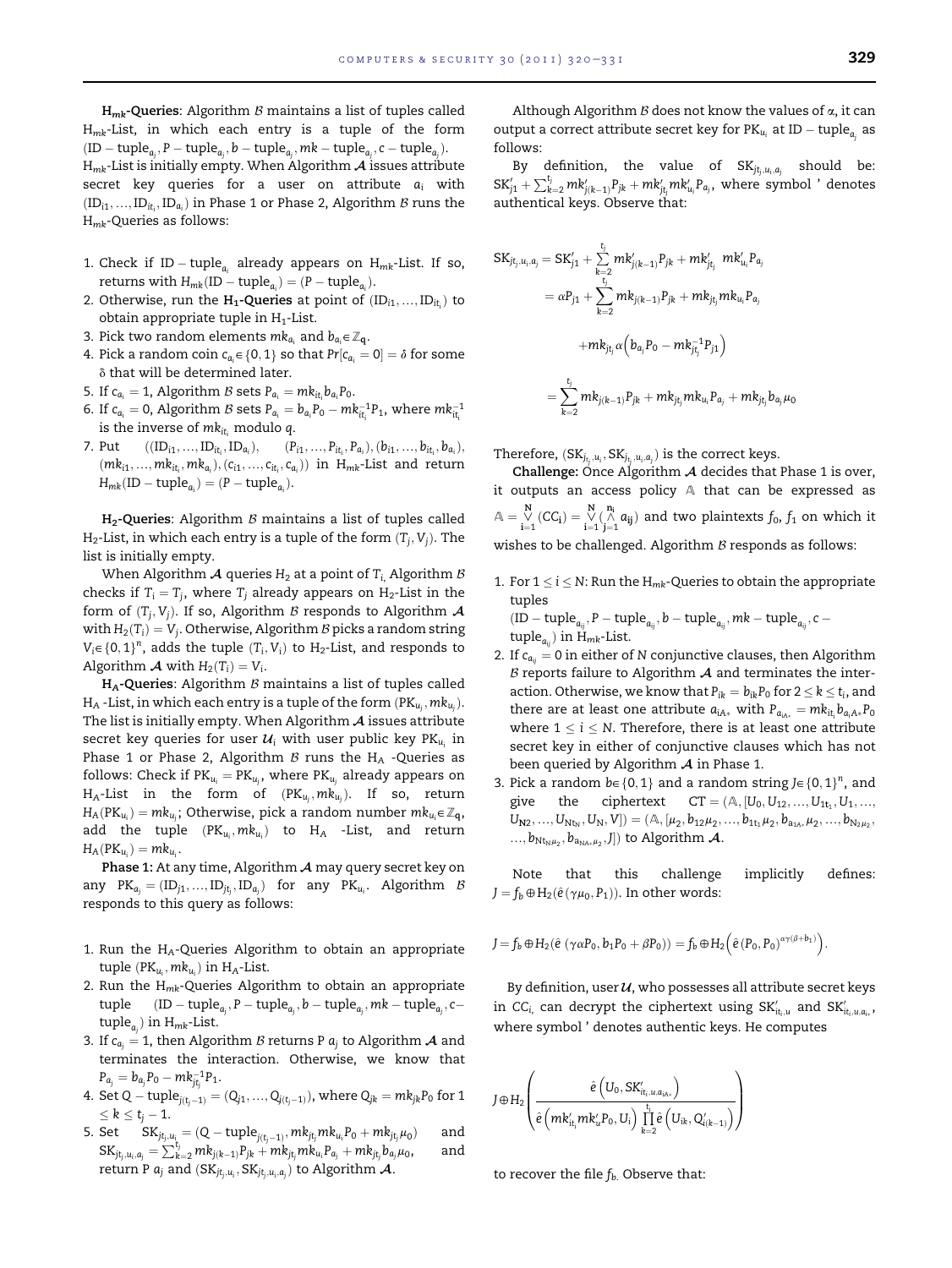<span id="page-10-0"></span>
$$
J\oplus H_{2}\Bigg(\frac{\hat{e}\left(U_{0},SK_{it_{1},u,a_{i_{*}}}'\right)}{\hat{e}\left(mk_{it_{1}}'mk_{u}'P_{0},U_{i}\right)\prod_{k=2}^{t_{k}}\hat{e}\left(U_{ik},Q_{i(k-1)}'\right)}\Bigg)\\=J\oplus H_{2}\Bigg(\frac{\hat{e}\left(U_{0},SK_{i1}'+\sum\limits_{k=2}^{t_{i}}mk_{i(k-1)}P_{ik}+mk_{it_{i}}(mk_{u}+\alpha)P_{a_{i_{*}}}\right)}{\hat{e}\left(mk_{it_{1}}(mk_{u}+\alpha)P_{0},b_{a_{i_{*}}}\mu_{2}\right)\prod\limits_{k=2}^{t_{i}}\hat{e}\left(U_{ik},Q_{i(k-1)}'\right)}\Bigg)\\=J\oplus H_{2}\Bigg(\frac{\hat{e}\left(\gamma P_{0},\alpha P_{1}\right)\prod\limits_{k=2}^{t_{i}}\hat{e}\left(U_{ik},Q_{i(k-1)}'\right)e\left(\gamma P_{0},mk_{it_{i}}(mk_{u}+\alpha)P_{a_{i_{*}}}\right)}{\hat{e}\left(mk_{it_{i}}(mk_{u}+\alpha)P_{0},b_{a_{i_{*}}}\gamma P_{0}\right)\prod\limits_{k=2}^{t_{i}}\hat{e}\left(U_{i_{k}},Q_{i(k-1)}'\right)}\Bigg)\\=J\oplus H_{2}\Bigg(\frac{\hat{e}\left(\gamma P_{0},\alpha P_{1}\right)e\left(\gamma P_{0},mk_{it_{i}}(mk_{u}+\alpha)P_{a_{i_{*}}}\right)}{\hat{e}\left(\gamma P_{0},mk_{it_{i}}(mk_{u}+\alpha)P_{a_{i_{*}}}\right)}\Bigg)\\=J\oplus H_{2}(\hat{e}\left(\gamma P_{0},\alpha P_{1})\right)\\=J\oplus H_{2}(\hat{e}\left(\gamma P_{0},P_{1})\right)\\
$$

Hence, CT is a valid ciphertext for  $f<sub>b</sub>$ , as required.

**Phase 2.** Algorithm  $A$  can continue issuing more attribute secret key queries other than ID – tuple<sub>a<sub>1</sub></sub>, ..., ID – tuple<sub>a<sub>N</sub>, ...<br>Algorithm *P* recogned as in Phase 1</sub> Algorithm  $\beta$  responds as in Phase 1.

**Guess:** Algorithm  $\mathcal A$  outputs its guess  $b' \in \{0, 1\}$  for b. At this<br>nt. Algorithm  $B$  picks a random poir  $(T, V)$  from H. List. point, Algorithm B picks a random pair  $(T_i, V_i)$  from H<sub>2</sub>-List, and outputs  $T_i/e(\mu_0, \mu_2)^{b_1}$  as the solution to D.<br>To somplete the proof of Theorem 1 we

To complete the proof of Theorem 1, we now show that Algorithm  $\beta$  correctly outputs D with the probability at least  $2\epsilon N^N/q_H$  (e(q<sub>E</sub> + N))<sup>N</sup>. In the first place, we calculate the probability that Algorithm  $B$  does not abort during the simulation. Suppose Algorithm  $\mathcal A$  makes a total of  $q_E$  attribute secret key queries. Then, the probability that Algorithm  $B$  does not abort in Phase 1 or 2 is  $\delta^{q_E}$ . In addition, the probability that Algorithm B does not abort during the challenge step is  $(1 - \delta)^N$ . There-<br>face, the qualitation that Algorithm B does not about during fore, the probability that Algorithm  $\beta$  does not abort during the simulation is  $\delta^{q_E} \cdot (1 - \delta)^N$ . This value is maximized at  $\delta_{opt} = 1 - N/(q_E + N)$ . Using  $\delta_{opt}$ , the probability that Algorithm B does not abort is at least  $(N/e(q_E + N))^N$ .

In the second place, we calculate the probability that Algorithm  $\beta$  outputs the correct result in case that Algorithm  $\beta$  does not abort. Let Q be the event that Algorithm  $\mathcal A$  issues a query for V. If  $\neg Q$ , we know that the decryption of the ciphertext is independent of Algorithm  $A$ 's view. Let Pr[b = b'] be the probability that Algorithm B outputs the correct result,<br>therefore, in the real attack,  $\Pr[h_{\text{e}}|k|] \Omega_{\text{e}}$ ,  $1/2$ , Since Algorithm therefore, in the real attack,  $Pr[b = b' | \neg Q] = 1/2$ . Since Algo-<br>without the acceptance of  $Pr[b = b' | \neg Q] = 1/2$ . Since Algorithm  $A$  has the advantage  $\epsilon$ ,  $|Pr[b = b'|\neg Q] - 1/2| \ge \epsilon$ . By deduction, we know  $Pr[Q] \geq 2\epsilon$  in the real attack.

Now we know that Algorithm  $A$  will issue a query for V with the probability at least  $2\epsilon$ . That is to say, the probability that V appears in some pair on  $H_2$ -List is at least 2 $\epsilon$ . Algorithm  $B$  will choose the correct pair with the probability at least  $1/q_{\text{H}_2}$ , thus Algorithm B produces the correct answer with the probability at least  $2\epsilon/q_{\text{H}_2}$ . Since Algorithm B does not abort with the probability at least  $(N/e(q_E + N))^N$ , we see that Algorithm B's success probability is at least  $\epsilon' = 2\epsilon N^N/$  $q_{H_2}(e(q_E + N))^N$ , as required.

## references

Bethencourt J, Sahai A, Waters B. Ciphertext-policy attributebased encryption. In: Proceedings of ISSP; 2007. p. 321-34.

- Blaze M, Bleumer G, Strauss M. Divertible protocols and atomic proxy cryptography. In: Proceedings of EUROCRYPT; 1998. p. 127-44.
- Boneh D, Boyen X. Efficient Selective-ID secure identity based encryption without random oracles. In: Proceedings of EUROCRYPT. LNCS, vol. 3027; 2004. p. 223-38.
- Boneh D, Franklin M. Identity-based encryption from the Weil pairing. In: Proceedings of CRYPTO. LNCS, vol. 2139; 2001. p.  $213 - 29$
- Boneh D, Boyen X, Goh E. Hierarchical identity based encryption with constant size ciphertext. In: Proceedings of EUROCRYPT. LNCS, vol. 3494; 2005. p. 440-56.
- Gentry C, Halevi S. Hierarchical identity based encryption with Polynomially many levels. In: Proceedings of TCC. LNCS, vol. 5444; 2009. p. 437-56.
- Gentry C, Silverberg A. Hierarchical ID-based cryptography. In: Proceedings of ASIACRYPT. LNCS, vol. 2501; 2002. p. 548-66.
- Goyal V, Pandey O, Sahai A, Waters B. Attribute-Based encryption for fine-grained access control of encrypted data. In: Proceedings of CCS; 2006. p. 89-98.
- Haclgiimfi H, Iyer B, Li C, Mehrotra S. Executing SQL over encrypted data in database-service-provider model. In: Proceedings of SIGMOD; 2002. p. 216-27.
- Kallahalla M, Riedel E, Swaminathan R, Wang Q, Fu K. Plutus: scalable secure file sharing on untrusted storage. In: Proceedings of FAST; 2003. p. 29-42.
- Muller S, Katzenbeisser S, Eckert C. Distributed attribute-based encryption. In: Proceedings of ICISC; 2008. p. 20-36.
- Ostrovsky R, Sahai A, Waters B. Attribute-based encryption with non-monotonic access structures. In: Proceedings of CCS; 2007. p. 195-203.
- Sahai A, Waters B. Fuzzy identity-based encryption. In: Proceedings of EUROCRYPT. LNCS, vol. 3494; 2005. p. 457-73.
- Wang G, Liu Q, Wu J. Achieving fine-grained access control for secure data Sharing on cloud servers, Wiley's concurrency and computation: Practice and experience, Published online in Wiley Online Library [\(wileyonlinelibrary.com](http://wileyonlinelibrary.com)). [doi:10.1002/](http://dx.doi.org/10.1002/cpe.1698) [cpe.1698.](http://dx.doi.org/10.1002/cpe.1698)
- Wang G, Liu Q, Wu J. Hierarchical attribute-based encryption for fine-grained access control in cloud storage services. In: Proceedings of CCS-2010 (Poster), pp. 735-737.
- Waters B. Dual system encryption: realizing fully secure IBE and HIBE under simple assumptions. In: Proceedings of CRYPTO. LNCS, vol. 5677; 2009. p. 619-36.
- Yu S, Wang C, Ren K. Attribute based data sharing with attribute revocation. In: Proceeding of ASIACCS; 2010a. p. 261-70.
- Yu S, Wang C, Ren K, Lou W. Achieving secure, scalable, and finegrained data access control in cloud computing. In: Proceedings of INFOCOM; 2010b. p. 15-9.



Guojun Wang received B.Sc. in Geophysics, M.Sc. in Computer Science, and Ph.D. in Computer Science, from Central South University, China. He is Chair and Professor of Department of Computer Science at Central South University. He is Director of Trusted Computing Institute at Central South University. He has been an Adjunct Professor at Temple University, USA; a Visiting Scholar at Florida Atlantic University, USA; a Visiting Researcher at the University of Aizu, Japan; and a Research Fellow at the Hong Kong

Polytechnic University. His research interests include network and information security, Internet of things, and cloud computing. He is a senior member of CCF, and a member of IEEE, ACM, and IEICE.

Bennett AK, Grothoff C, Horozov T, Patrascu I. Efficient sharing of encrypted data. In: Proceedings of ACISP. LNCS, vol. 2384; 2002. p. 107-20.